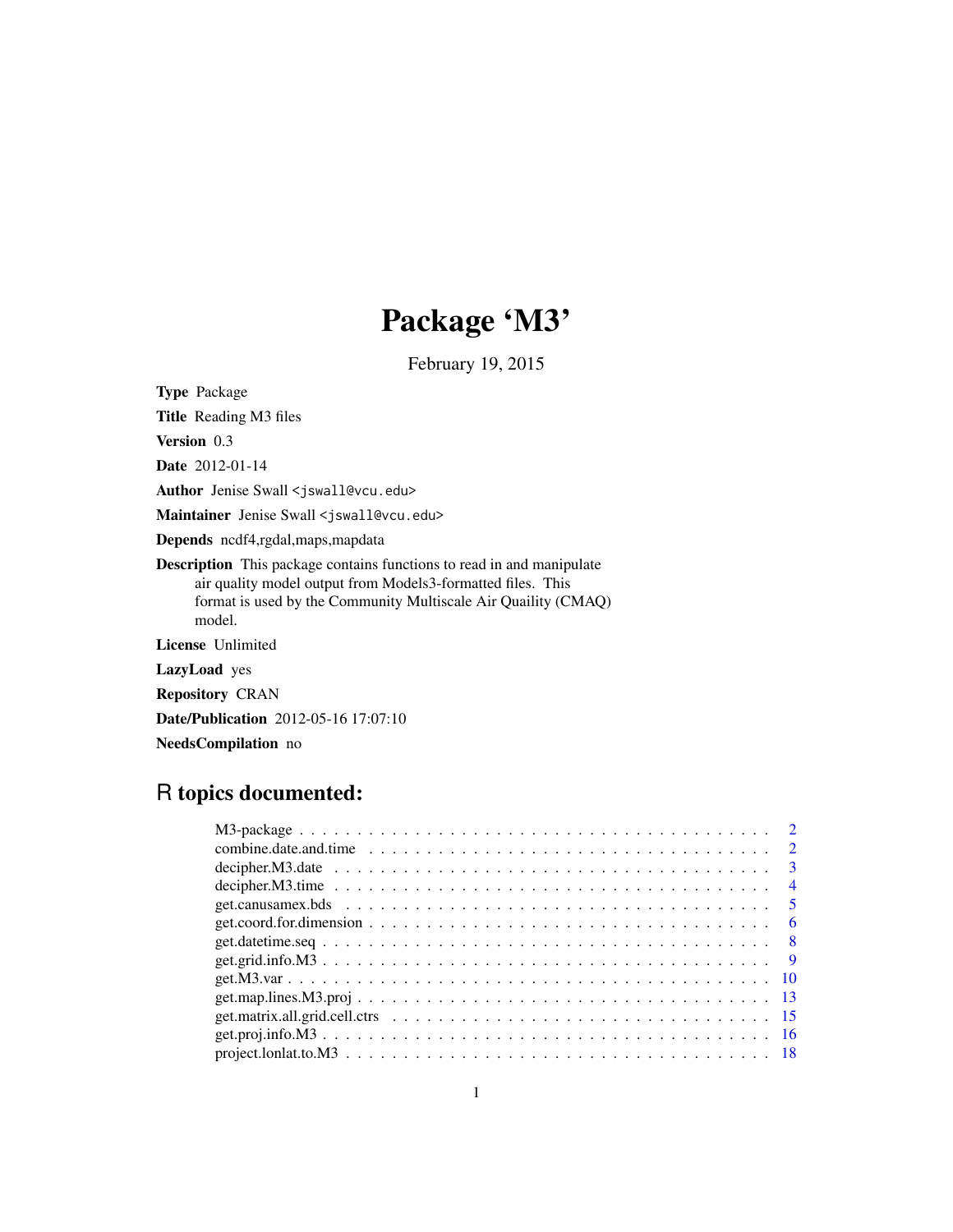<span id="page-1-0"></span>

| Index |  |  |  |  |  |  |  |  |  |  |  |  |  |  |  |  |  |  |
|-------|--|--|--|--|--|--|--|--|--|--|--|--|--|--|--|--|--|--|
|       |  |  |  |  |  |  |  |  |  |  |  |  |  |  |  |  |  |  |

| M3-package | Functions to read in and manipulate air quality model output from |
|------------|-------------------------------------------------------------------|
|            | files in Models3 format                                           |

#### Description

This package contains functions to read in and manipulate air quality model output from Models3 formatted files. This format is used by the Community Multiscale Air Quaility (CMAQ) model.

#### Note

This software program has been reviewed in accordance with U.S. Environmental Protection Agency policy and approved for publication. Mention of trade names or commercial products does not constitute endorsement or recommendation for use.

#### References

For detailed information about the format and conventions of the Models3 format, see <http://www.baronams.com/products/ioapi>.

<span id="page-1-1"></span>combine.date.and.time *Combine date and time to obtain date-time in POSIX format*

#### Description

Combine date and time to obtain date-time in POSIX format

#### Usage

combine.date.and.time(date, time)

#### Arguments

| date | Date in Date format or as character string in format "YYYY-MM-DD".           |
|------|------------------------------------------------------------------------------|
| time | Time as list with hours (hrs), minutes (mins), and seconds (secs) components |
|      | or as character string in format HH:MM:SS (with hours ranging from 00-23).   |

#### Value

A date-time in R's POSIX class.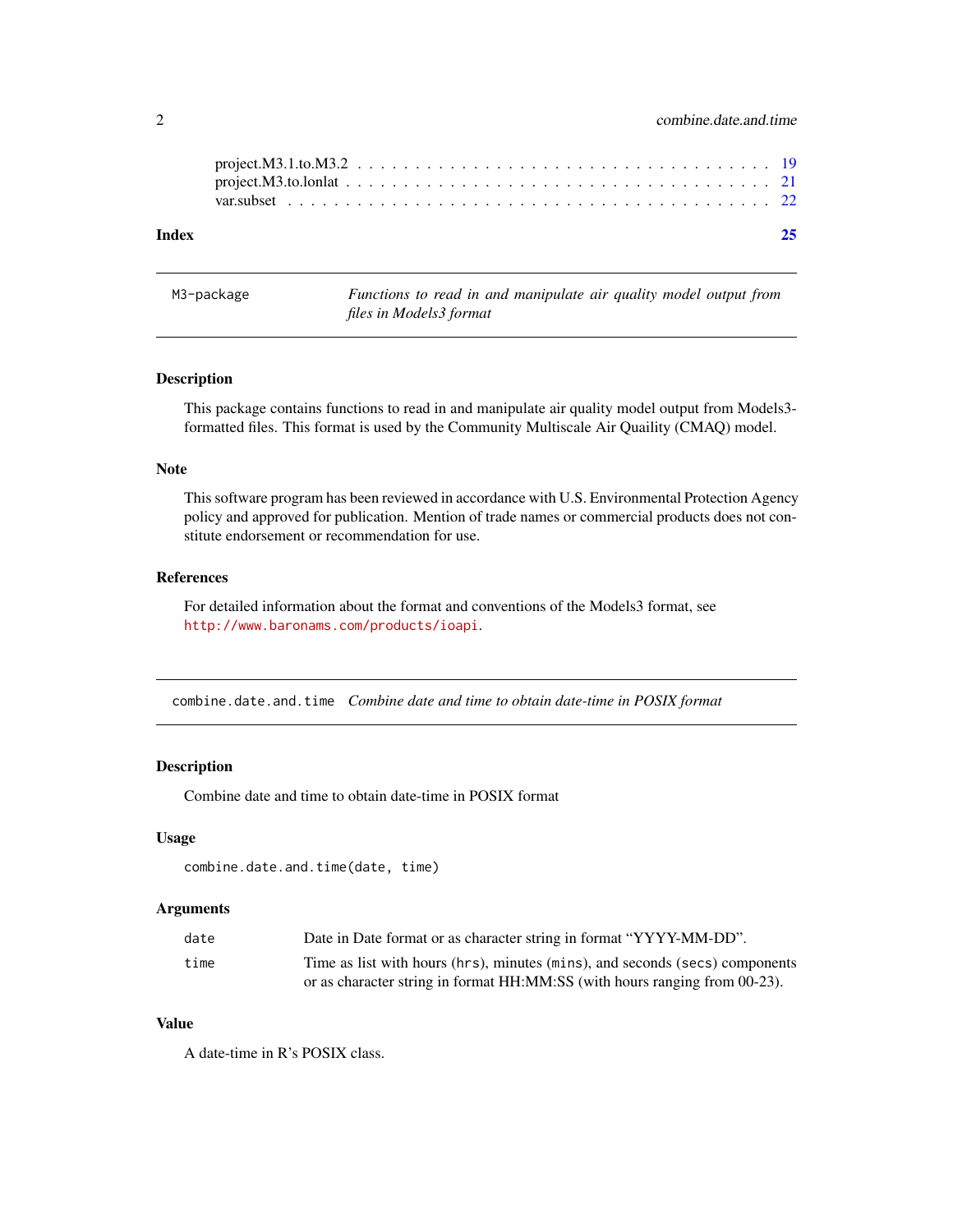#### <span id="page-2-0"></span>decipher.M3.date 3

#### Note

This function is called by [get.datetime.seq](#page-7-1), [get.M3.var](#page-9-1), and [var.subset](#page-21-1), but it will probably not be called by most users.

#### Author(s)

Jenise Swall

#### See Also

[DateTimeClasses](#page-0-0), [strptime](#page-0-0)

#### Examples

```
## This function can accept dates as a character string:
combine.date.and.time(date="2011-05-03", time="16:15:30")
```
## Or, the dates can be in R's Date format. combine.date.and.time(date=as.Date("2011-05-03"), time="16:15:30")

## The time can also be given as a list: combine.date.and.time(date="2011-05-03", time=list(hrs=16, mins=15, secs=30))

<span id="page-2-1"></span>decipher.M3.date *Decipher Models3 date format (YYYYDDD) into R's Date class.*

#### Description

Decipher Models3 date format (YYYYDDD) into R's Date class.

#### Usage

```
decipher.M3.date(M3.date)
```
#### Arguments

M3.date Date (numeric) in the format YYYYDDD, where DDD is a Julian day (since the beginning of year YYYY).

#### Value

Date specified by YYYYDDD in R's Date class.

#### Note

For more information about M3 date-time conventions, see <http://www.baronams.com/products/ioapi/DATETIME.html>. This function is called by function [get.datetime.seq](#page-7-1), but it will probably not be called by most users.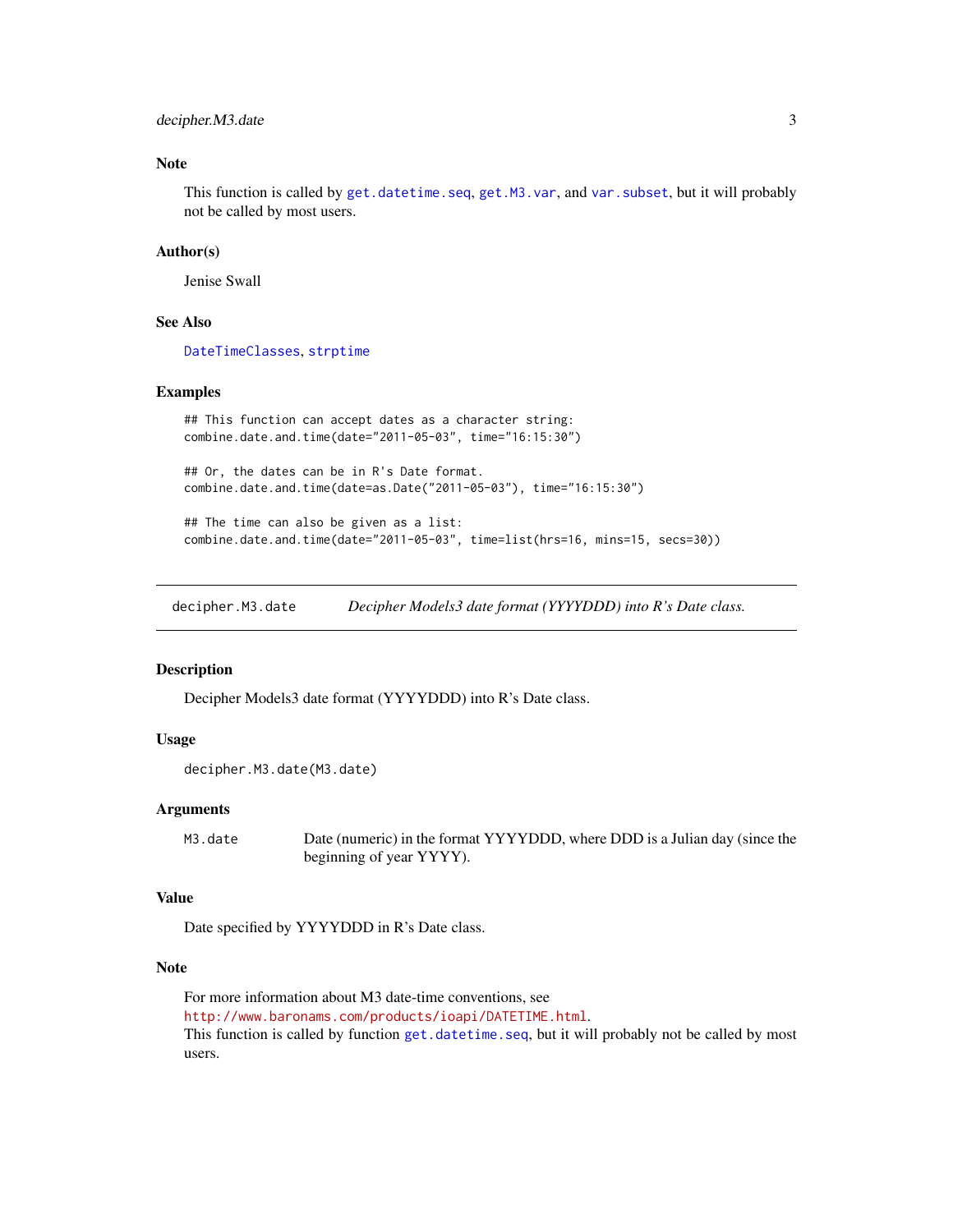#### <span id="page-3-0"></span>Author(s)

Jenise Swall

### References

<http://www.baronams.com/products/ioapi/DATETIME.html>

#### See Also

```
DateTimeClasses,
get.datetime.seq,
decipher.M3.time
```
#### Examples

```
## Returns 2011-03-10, which is the 69th day of 2011.
decipher.M3.date(2011069)
```

```
## Returns 2012-02-29. This leap day is the 60th day of 2012.
decipher.M3.date(2012060)
```
<span id="page-3-1"></span>

| decipher.M3.time | Decipher Models3 time format (HHMMSS) into hours, minutes, and |  |
|------------------|----------------------------------------------------------------|--|
|                  | seconds.                                                       |  |

#### Description

Decipher Models3 time format (HHMMSS) into hours, minutes, and seconds.

#### Usage

```
decipher.M3.time(M3.time)
```
#### Arguments

M3.time Time (numeric) in the format HHMMSS (hours, minutes, seconds).

#### Value

List with the following components

| hrs  | hours   |
|------|---------|
| mins | minutes |
| secs | seconds |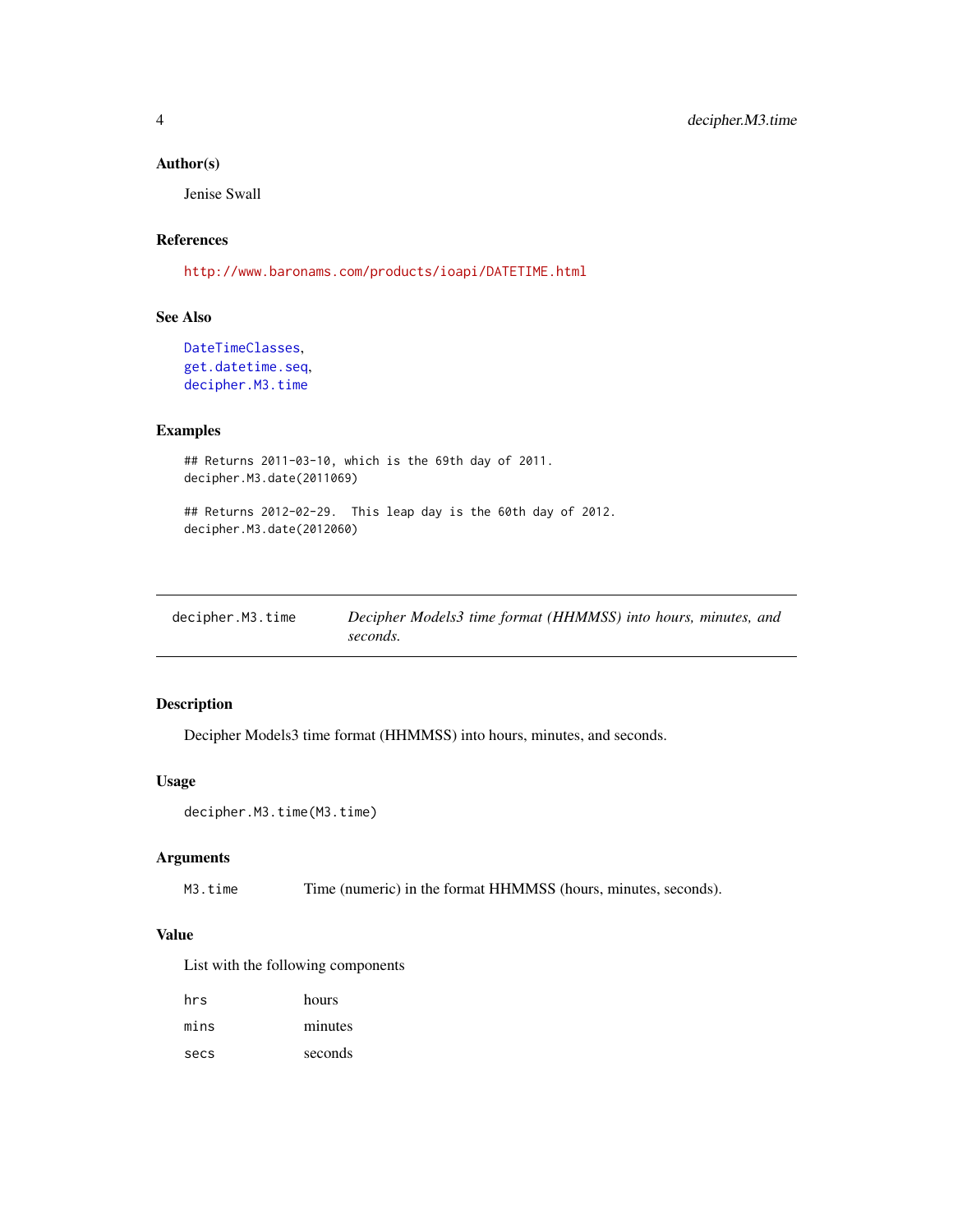#### <span id="page-4-0"></span>get.canusamex.bds 5

#### Note

For more information about Models3 date-time conventions, see

<http://www.baronams.com/products/ioapi/DATETIME.html>.

This function is called by function [get.datetime.seq](#page-7-1), but it will probably not be called by most users.

#### Author(s)

Jenise Swall

#### References

<http://www.baronams.com/products/ioapi/DATETIME.html>

#### See Also

[DateTimeClasses](#page-0-0), [get.datetime.seq](#page-7-1), [decipher.M3.date](#page-2-1)

#### Examples

```
## Note that the function breaks up the (numeric) input,
## where hours are designated by 00-23, minutes by 00-59,
## seconds by 00-59.
decipher.M3.time(030105)
```
<span id="page-4-1"></span>get.canusamex.bds *Obtain map boundaries for Canada, USA, and Mexico*

#### Description

Obtain map boundaries of Canada, USA, and Mexico, including state boundaries, in longitude/latitude.

#### Usage

```
get.canusamex.bds()
```
#### Details

This function depends on the **maps** and **mapdata** packages to get the appropriate map boundary lines. The function uses the high-resolution boundaries ("worldHires" database) in the mapdata to find the coastlines and national boundaries for Canada, the USA, and Mexico. Then, it appends the state boundaries (in "state" from the maps package), removing the coastlines and national boundaries so that they don't conflict with the higher-resolution ones (from "worldHires"). This allows the user to draw the national and state boundaries with high-resolution and without with conflicting boundaries yielded by the "world" database. This function is intended to be called by the function [get.map.lines.M3.proj](#page-12-1); in practice, it would rarely be called directly by the user.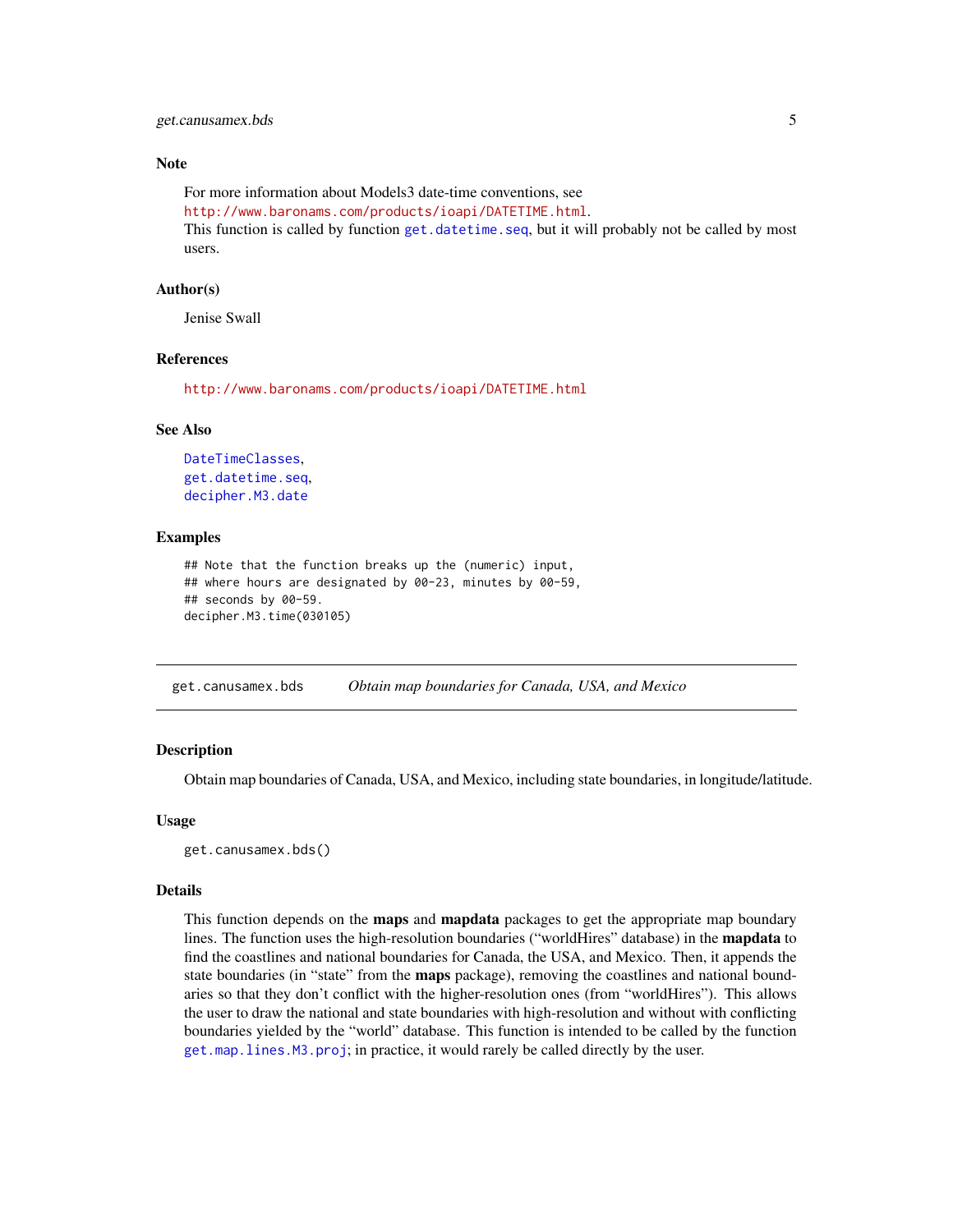<span id="page-5-0"></span>Matrix specifying the polylines needed to plot the national (Canada, USA, Mexico) and state outlines. This matrix has two columns, with longitude in the first column and latitude in the second.

#### Author(s)

Jenise Swall

#### See Also

[map](#page-0-0), [get.map.lines.M3.proj](#page-12-1)

#### Examples

```
## Set up a plotting region (in longitude/latitude) that includes an
## eastern portion of the Canada/USA border.
plot(c(-82,-67), c(39,49), type="n", xlab="Longitude", ylab="Latitude")
## Superimpose national boundaries from "world" database, which is
## fairly low-resolution (since it includes worldwide national boundaries).
map("world", regions="canada", add=TRUE)
## Now, if we try to superimpose the the USA state boundaries from the
## higher resolution "state" database, we have a conflict. (See
## particularly the Maine border.)
map("state", add=TRUE, col="blue")
## The high-resolution national boundaries in database "worldHires" (in
## mapdata) also don't match up with the state lines.
map("worldHires", add=TRUE, col="magenta")
## Instead, we get the national boundaries (Canada, USA, Mexico) at
## high-resolution from database "worldHires" and the state boundaries
## (without the coastlines and national boundaries) from the "state"
## database.
dev.new()
plot(c(-82,-67), c(39,49), type="n", xlab="Longitude", ylab="Latitude")
lines(get.canusamex.bds())
```
<span id="page-5-1"></span>get.coord.for.dimension

*Get the grid coordinates for the grid rows or columns.*

#### Description

For either the rows or the columns, return the coordinates of the centers or the edges of the grid cells.

#### Usage

```
get.coord.for.dimension(file, dimension, position = "ctr", units)
```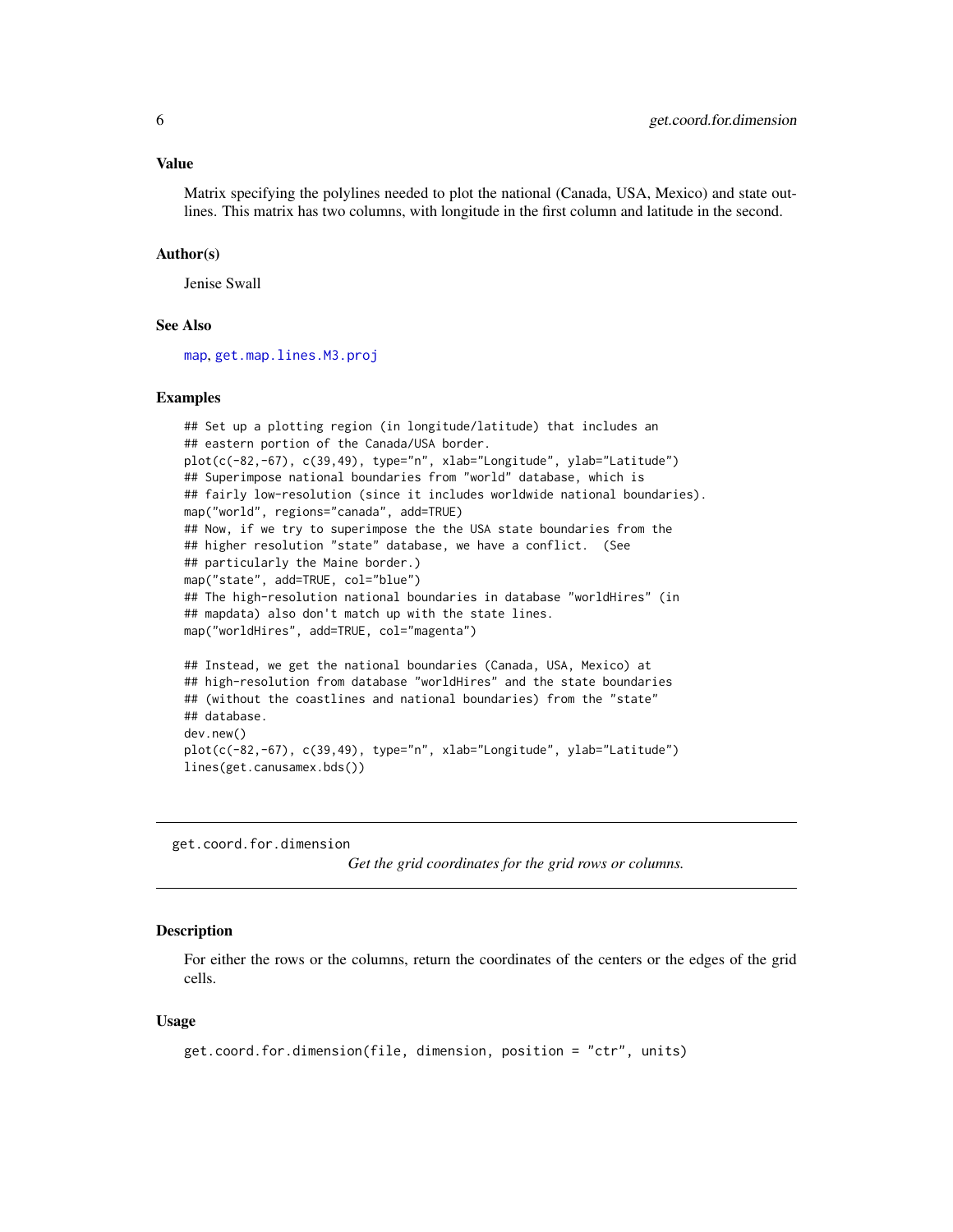#### <span id="page-6-0"></span>**Arguments**

| file      | Name of Models3-formatted file of interest.                                                                                                                                                                                     |
|-----------|---------------------------------------------------------------------------------------------------------------------------------------------------------------------------------------------------------------------------------|
| dimension | If "column"/"col", will obtain coordinates for columns; if "row" will obtain<br>coordinates for rows.                                                                                                                           |
| position  | Choose whether to obtain coordinates of cell edges or centers for either grid<br>rows or columns. If "ctr" (default), get the cell center. If "lower", get bottom or<br>left cell edge. If "upper", get top or right cell edge. |
| units     | Units for coordinates of grid rows or columns. Must be one of "m", "km", or<br>"deg". If unspecified, the default is "deg" if the file has a longitude/latitude grid,<br>and "km" otherwise.                                    |

#### Value

A list containing two elements, coords and units. If dimension is "row", return as element coords a vector containing the y-coordinates of the centers ("ctr"), left ("lower"), or right ("upper") edges of each row, depending on the value of argument position. If dimension is "column" or "col", return as element coords a vector containing the x-coordinates of the centers ("ctr"), left ("lower"), or right ("upper") edges of each row, depending on the value of argument position. In both cases, return as element units the units of the coordinates (can be "km", "m", or "deg").

#### Note

Usually, the user will not call this function directly; instead, it will be called by other functions such as [get.matrix.all.grid.cell.ctrs](#page-14-1) and [get.M3.var](#page-9-1).

#### Author(s)

Jenise Swall

#### See Also

[get.matrix.all.grid.cell.ctrs](#page-14-1), [get.M3.var](#page-9-1), [get.grid.info.M3](#page-8-1)

#### Examples

## As mentioned in notes above, user will not typically call ## this function directly.

## Find the path to a demo file with lambert conic conformal projection. lcc.file <- system.file("extdata/ozone\_lcc.ncf", package="M3")

## Get a list of the x-coordinates of the centers of the cells. x.ctrs <- get.coord.for.dimension(lcc.file, dimension="col", units="km")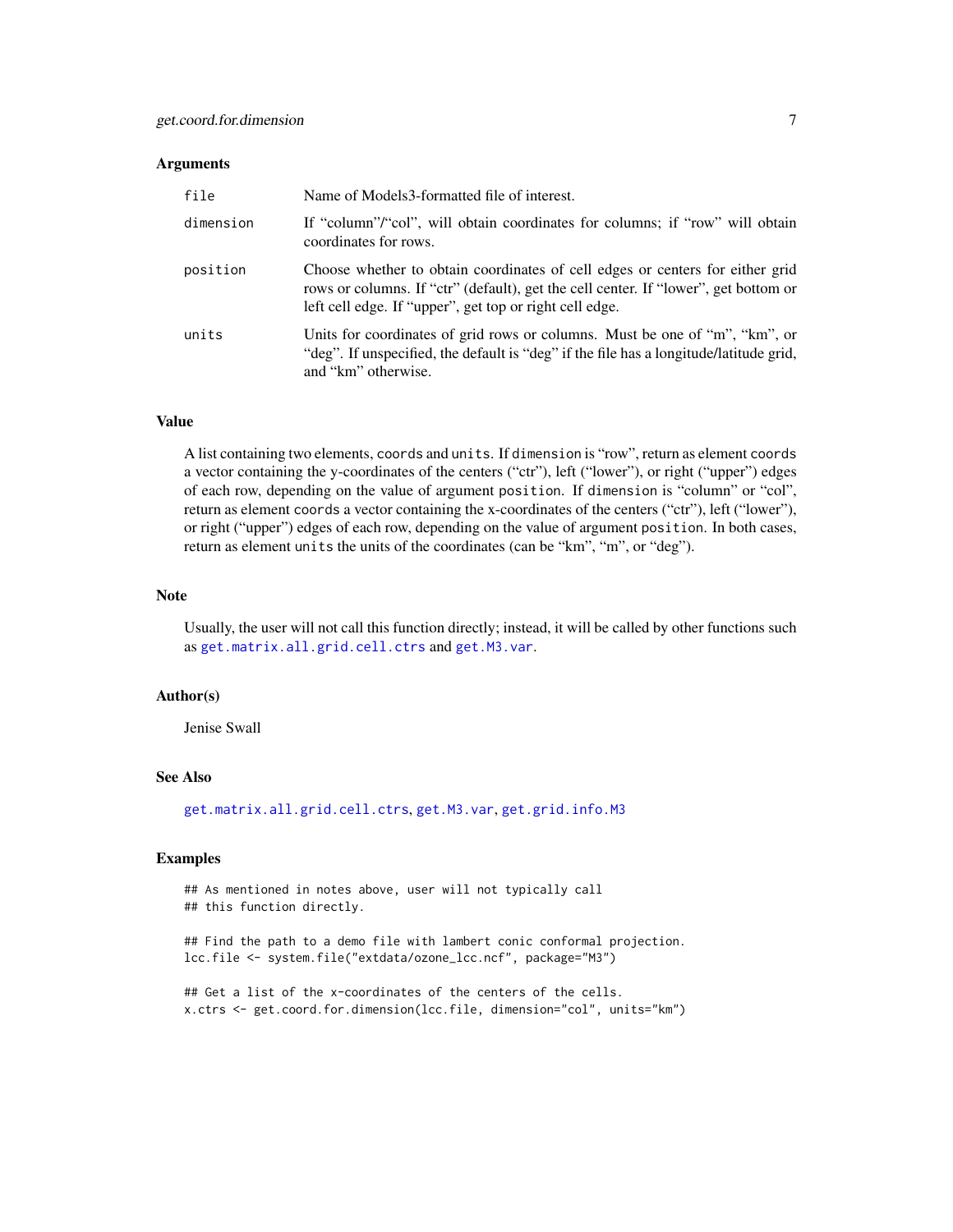<span id="page-7-1"></span><span id="page-7-0"></span>

#### Description

Read the date-time steps in the Models3-formatted file. Put these into R's datetime format.

#### Usage

```
get.datetime.seq(file)
```
#### Arguments

file File name of Models3-formatted file which contains the date-time information of interest.

#### Details

This function relies on the R package nedf4 to read information from Models3-formatted files, since the Models3 format is built on netCDF (<http://www.unidata.ucar.edu/software/netcdf>).

#### Value

Vector of sequence of datetimes included in the Models3-formatted file, in [POSIXct](#page-0-0) format.

#### Warning

This code assumes that the time step is not negative. For instance, the Models3 I/OAPI does allow for negative time steps, but these negative time steps will NOT be handled properly by this function. For more information about Models3 date-time conventions, see <http://www.baronams.com/products/ioapi/DATETIME.html>.

#### **Note**

This function is called by function [get.M3.var](#page-9-1), but it will probably not be called by most users.

#### Author(s)

Jenise Swall

#### References

Information about the Models3 date-time conventions is available at <http://www.baronams.com/products/ioapi/DATETIME.html>.

#### See Also

[DateTimeClasses](#page-0-0), [seq.POSIXt](#page-0-0), [get.M3.var](#page-9-1)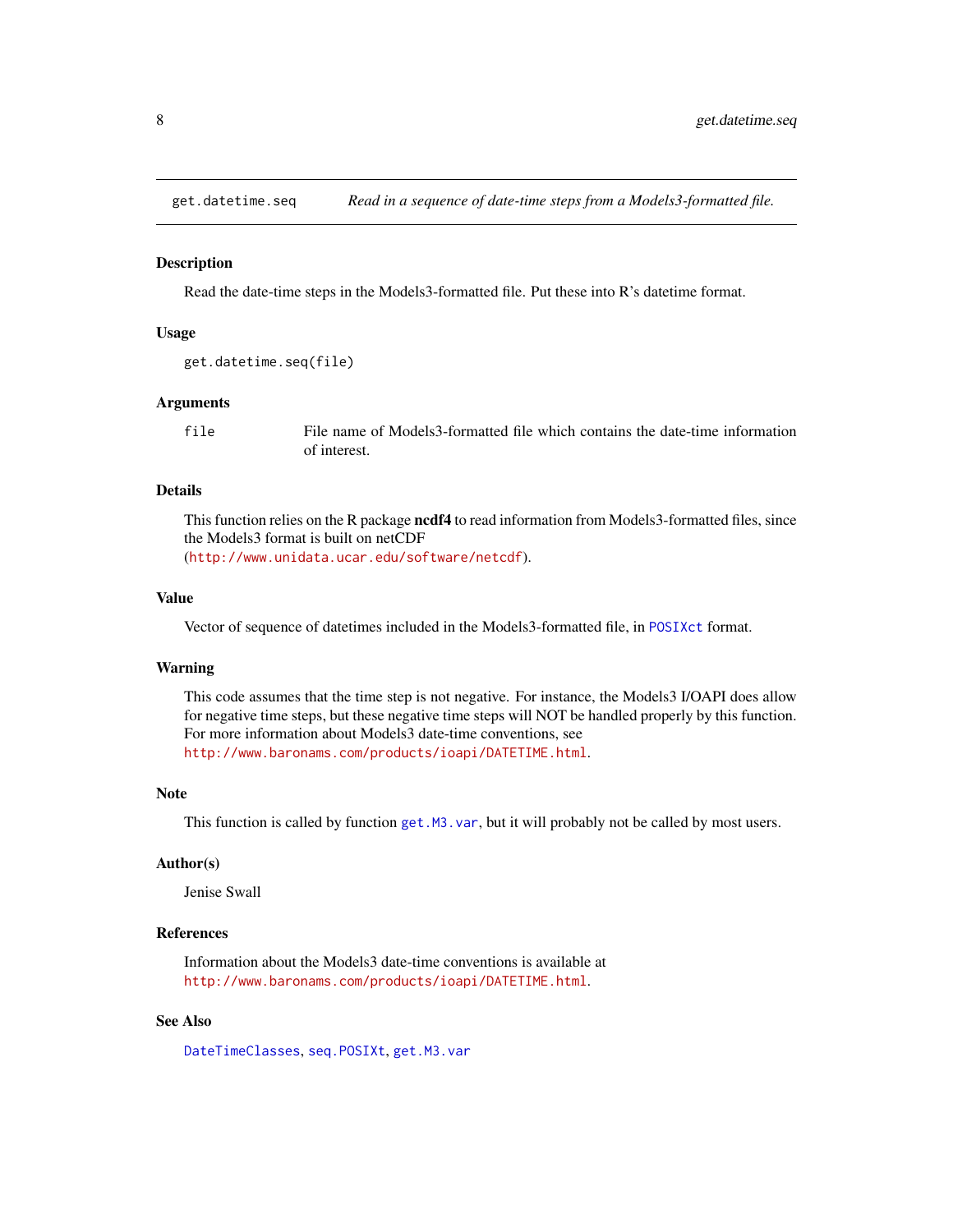#### <span id="page-8-0"></span>get.grid.info.M3 9

#### Examples

```
## As mentioned in notes above, user will not typically call
## this function directly.
## Find the path to a demo file with lambert conic conformal projection.
lcc.file <- system.file("extdata/ozone_lcc.ncf", package="M3")
## Get vector containing date-times available in this file.
datetime.seq <- get.datetime.seq(lcc.file)
```
<span id="page-8-1"></span>get.grid.info.M3 *Get information about the grid used by the air quality model*

#### Description

Pull information about the grid used from the Models3-formatted file. This includes information such as the origin of the grid (lower left corner coordinates in grid units), cell spacing, etc.

#### Usage

get.grid.info.M3(file)

#### Arguments

file File name of Models3-formatted file which contains information about the projection. Currently, this function can only handle files with Lambert conic conformal, polar stereographic, and longitude/latitude projections.

#### Details

This function assumes that the projection is either Lambert conic conformal or polar stereographic projection. Information about grid cell size, extent of grid, etc. is stored in the global attributes of the Models3-formatted file, which this function reads.

#### Value

List with the following components:

| x.orig       | X-coordinate of the origin point of the grid (lower left corner, coordinates in<br>model projection units) |
|--------------|------------------------------------------------------------------------------------------------------------|
| y.orig       | Y-coordinate of the origin point of the grid (lower left corner, coordinates in<br>model projection units) |
| x.cell.width | Width of grid cells in x-direction (in model projection units)                                             |
| y.cell.width | Width of grid cells in y-direction (in model projection units)                                             |
| hz.units     | Units of the projection ("m", "km", or "deg")                                                              |
| ncols        | Number of columns of grid cells                                                                            |
| nrows        | Number of rows of grid cells                                                                               |
| nlays        | Number of vertical layers                                                                                  |
|              |                                                                                                            |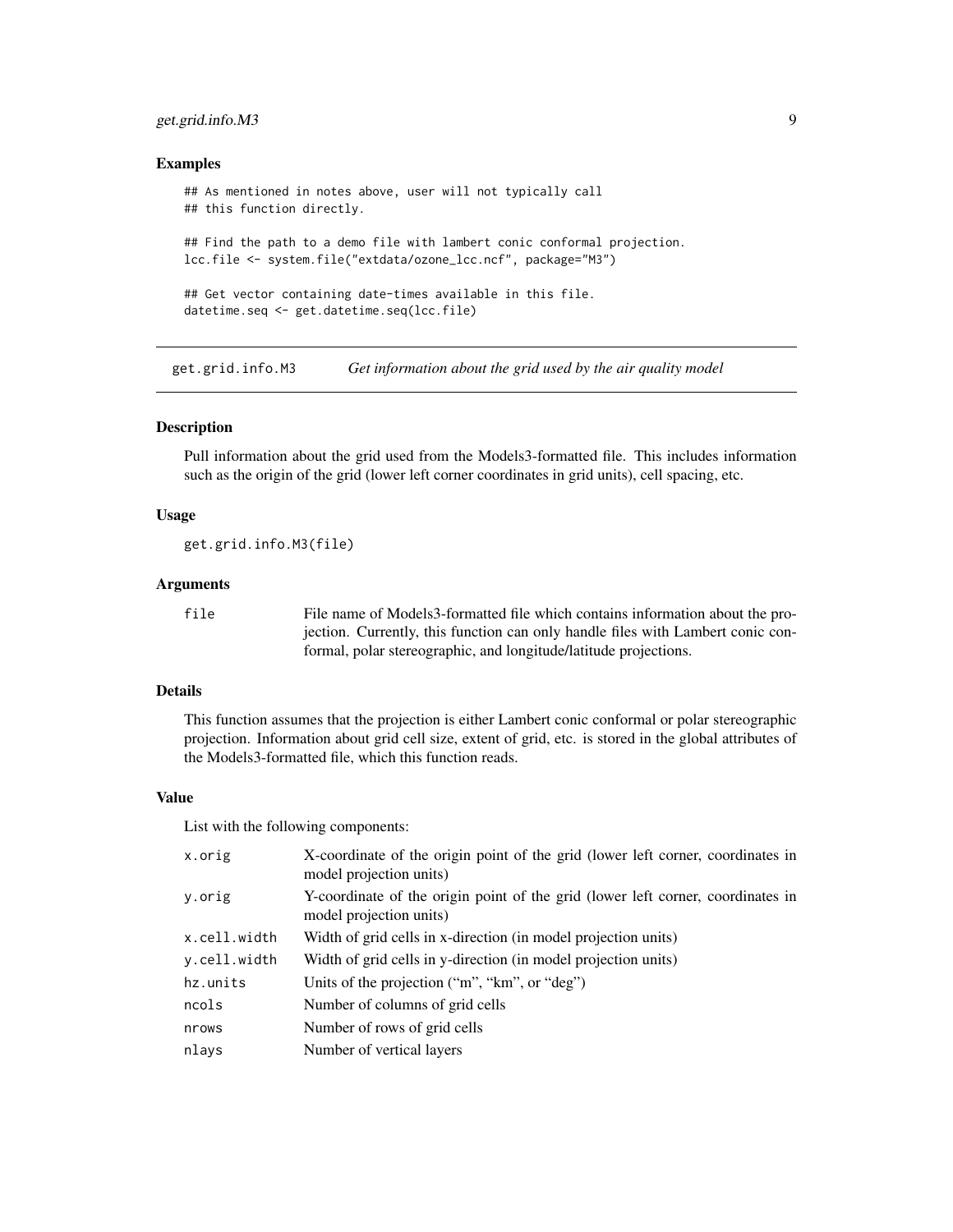#### <span id="page-9-0"></span>Warning

Currently, this function can only handle files with Lambert conic conformal, polar stereographic, and longitude/latitude projections.

#### Note

This function relies on the R package nedf4 to read information from Models3-formatted files, since the Models3 format is built on netCDF

(<http://www.unidata.ucar.edu/software/netcdf>).

Usually, the user will not call this function directly; instead, it will be called by the function [get.coord.for.dimension](#page-5-1).

#### Author(s)

Jenise Swall

#### See Also

[get.proj.info.M3](#page-15-1), [get.coord.for.dimension](#page-5-1)

#### Examples

```
## As mentioned in notes above, user will not typically call
## this function directly.
```

```
## Find the path to a demo file with lambert conic conformal projection.
lcc.file <- system.file("extdata/ozone_lcc.ncf", package="M3")
## Get a list containing information about the grid in this file.
grid.info <- get.grid.info.M3(lcc.file)
```

```
## Find the path to a demo file with polar stereographic projection.
polar.file <- system.file("extdata/surfinfo_polar.ncf", package="M3")
## Get a list containing information about the grid in this file.
grid.info <- get.grid.info.M3(polar.file)
```
<span id="page-9-1"></span>get.M3.var *Read in variable values from Models3-formatted files*

#### Description

Read in variable values from Models3-formatted files.

#### Usage

get.M3.var(file, var, lcol, ucol, lrow, urow, llay, ulay, ldatetime, udatetime, hz.units)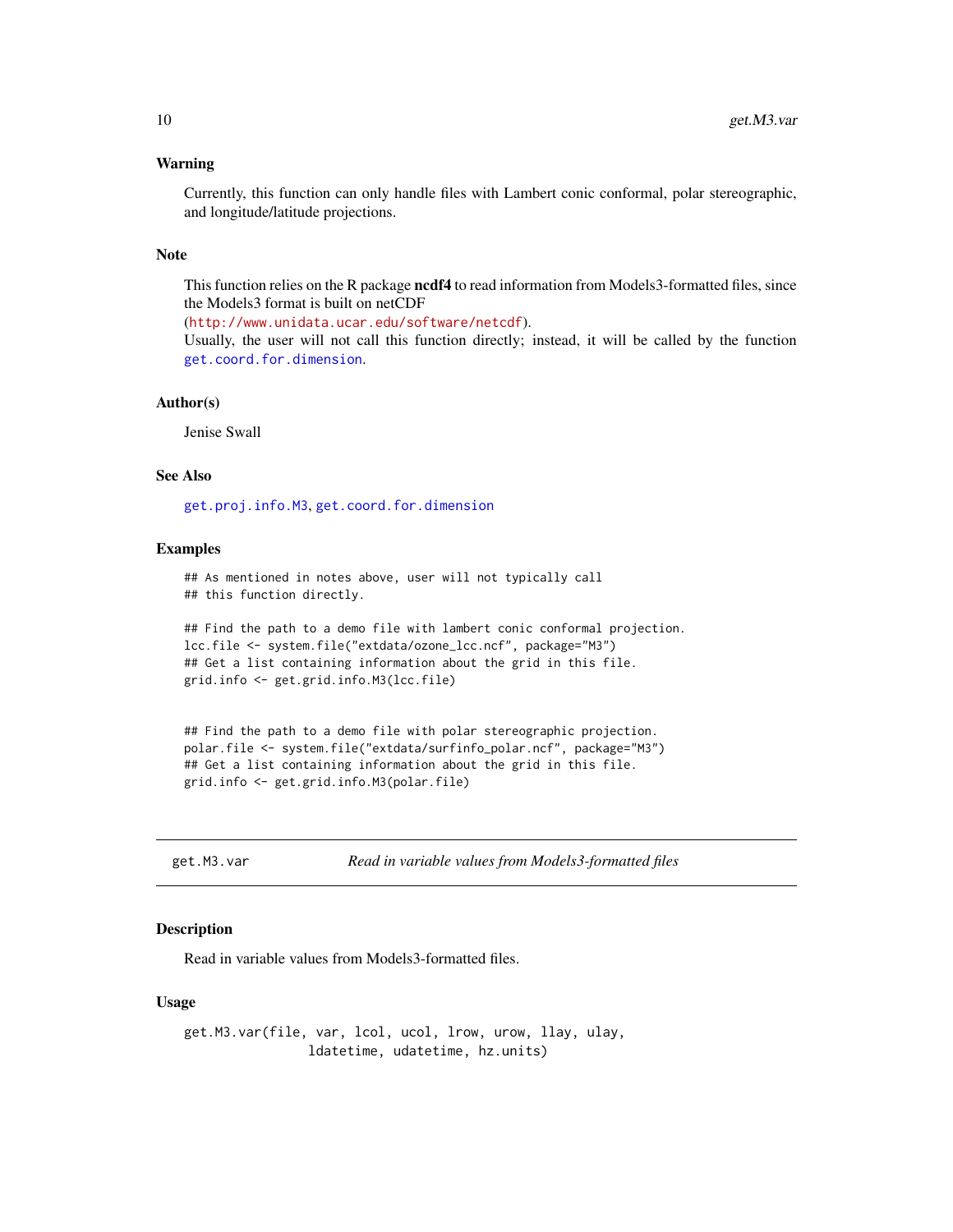#### get.M3.var 11

#### Arguments

| file      | Name of Models3-formatted file to be read.                                                                                                                                                                                                                                           |
|-----------|--------------------------------------------------------------------------------------------------------------------------------------------------------------------------------------------------------------------------------------------------------------------------------------|
| var       | Name (character string) or number (positive integer) of variable whose values<br>are to be read.                                                                                                                                                                                     |
| lcol      | Lower column bound (positive integer) to be read. The default is to read all<br>columns.                                                                                                                                                                                             |
| ucol      | Upper column bound (positive integer) to be read. The default is to read all<br>columns.                                                                                                                                                                                             |
| lrow      | Lower row bound (positive integer) to be read. The default is to read all rows.                                                                                                                                                                                                      |
| urow      | Upper row bound (positive integer) to be read. The default is to read all rows.                                                                                                                                                                                                      |
| llay      | Lower layer bound (positive integer) to be read. The default is to read the first<br>layer only.                                                                                                                                                                                     |
| ulay      | Upper layer bound (positive integer) to be read. The default is to read the first<br>layer only.                                                                                                                                                                                     |
| ldatetime | Starting date-time (Date or POSIX class) in GMT.                                                                                                                                                                                                                                     |
| udatetime | Starting date-time (Date or POSIX class) in GMT.                                                                                                                                                                                                                                     |
|           | The default is to read all date-times. If the file is time-independent, the one<br>available time step will be read and user input for ldatetime and udatetime will<br>be disregarded.                                                                                               |
| hz.units  | Units associated with grid cell horizontal dimensions. Default is degrees ("deg")<br>if the data is indexed according to longitude/latitude and kilometers ("km") oth-<br>erwise. If the file is not indexed according to longitude/latitude, the user could<br>choose meters ("m"). |

#### Details

This function assumes that the projection is either Lambert conic conformal or polar stereographic projection. It also assumes that the Models3-formatted file is either time-independent or timestepped; it cannot be of type circular-buffer.

#### Value

List with the following components:

| data       | Array holding the specified variable values. Array is four-dimensional, unless<br>the Models3-formatted file is time-independent (which we assume if TSTEP<br>attribute is 0), in which case it is three-dimensional. Dimensions are columns,<br>rows, layers, date-time steps. |
|------------|---------------------------------------------------------------------------------------------------------------------------------------------------------------------------------------------------------------------------------------------------------------------------------|
| data.units | Contains the units associated with data.                                                                                                                                                                                                                                        |
| x.cell.ctr | X-coordinates of grid cell centers, in units given by hz. units.                                                                                                                                                                                                                |
| y.cell.ctr | Y-coordinates of grid cell centers, in units given by hz. units.                                                                                                                                                                                                                |
| hz.units   | Contains the units associated with the horizontal dimensions of the grid cells<br>$(km, m, or deg)$ . These are the units in which x.cell.ctr and y.cell.ctr are<br>given.                                                                                                      |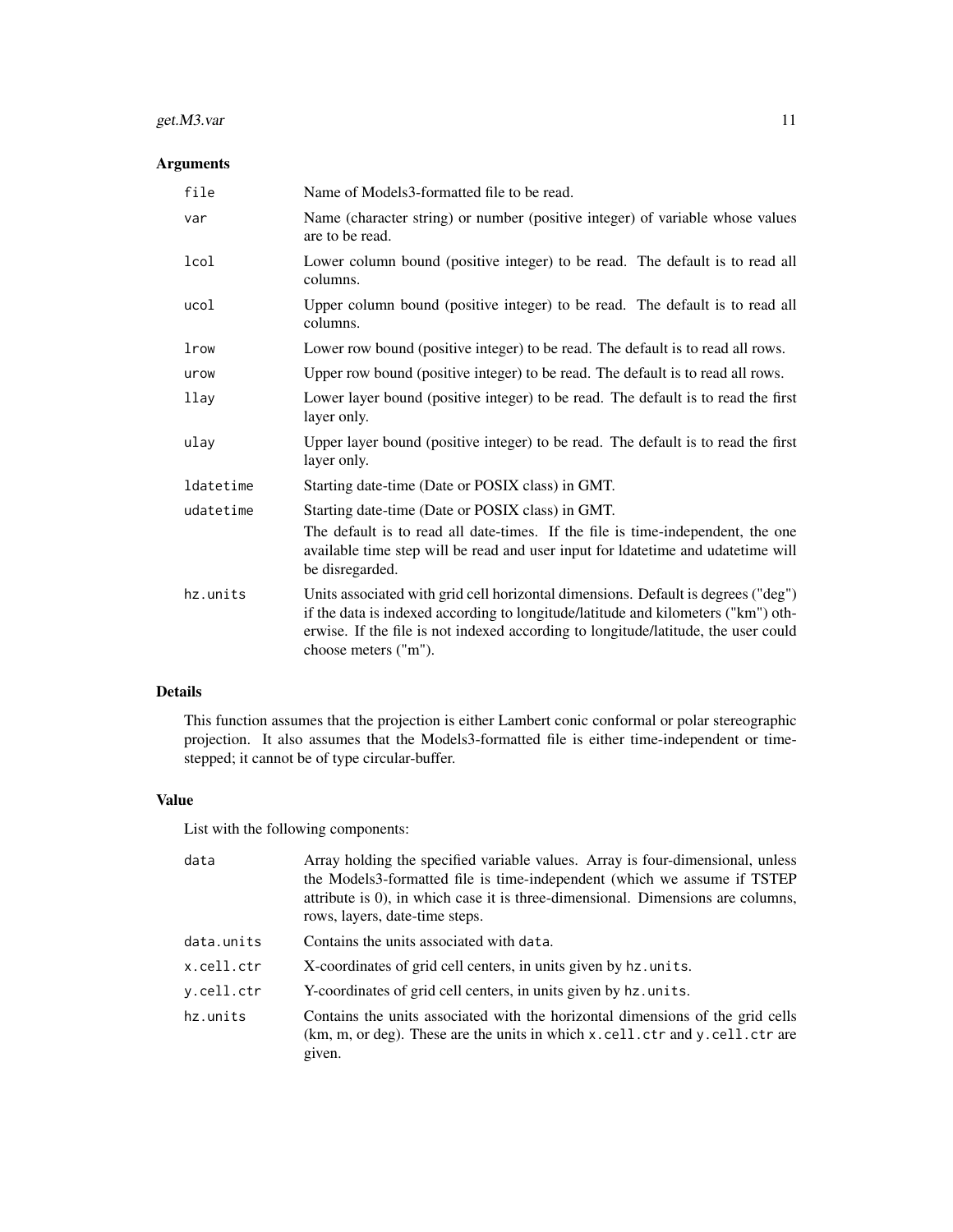<span id="page-11-0"></span>

| rows     | Row numbers extracted.                                                                                                                                                |
|----------|-----------------------------------------------------------------------------------------------------------------------------------------------------------------------|
| cols     | Column numbers extracted.                                                                                                                                             |
| lavers   | Layer numbers extracted.                                                                                                                                              |
| datetime | Date-time steps (in POSIX format) associated with the variable, if the file is not<br>time-independent. For time-independent files, element date time is set to NULL. |

#### Note

This function relies on the R package **ncdf4** to read information from Models3-formatted files, since the Models3 format is built on netCDF

(<http://www.unidata.ucar.edu/software/netcdf>).

It also relies on the rgdal interface with GDAL (Geospatial Data Abstraction Library, <http://www.gdal.org>) to obtain the x,y-coordinates of the grid cell centers on the projection.

#### Author(s)

Jenise Swall

#### References

<http://www.baronams.com/products/ioapi/VBLE.html>, <http://www.baronams.com/products/ioapi/DATETIME.html>

#### See Also

[ncvar\\_get](#page-0-0), [ncatt\\_get](#page-0-0), [get.coord.for.dimension](#page-5-1), [get.datetime.seq](#page-7-1), [combine.date.and.time](#page-1-1)

#### Examples

```
## Find the path to the first demo file (with polar
## stereographic projection).
polar.file <- system.file("extdata/surfinfo_polar.ncf", package="M3")
## Read in the terrain elevation variable.
elev <- get.M3.var(file=polar.file, var="HT")
## Make a plot.
image(elev$x.cell.ctr, elev$y.cell.ctr, elev$data[,,1],
      xlab="Projection x-coord (km)", ylab="Projection y-coord (km)",
      zlim=range(elev$data[,,1]), col=topo.colors(20))
## Find national boundaries on this projection, superimpose them on
## the plot.
world.bds <- get.map.lines.M3.proj(file=polar.file, database="world")$coords
lines(world.bds)
## Subset to a smaller geographic area in southwestern U.S.
subset.elev <- var.subset(elev, llx=-2100, urx=0, lly=-6500, ury=-4000)
## Make a plot of this subset.
image(subset.elev$x.cell.ctr, subset.elev$y.cell.ctr,
      subset.elev$data[,,1], xlab="Projection x-coord (km)",
```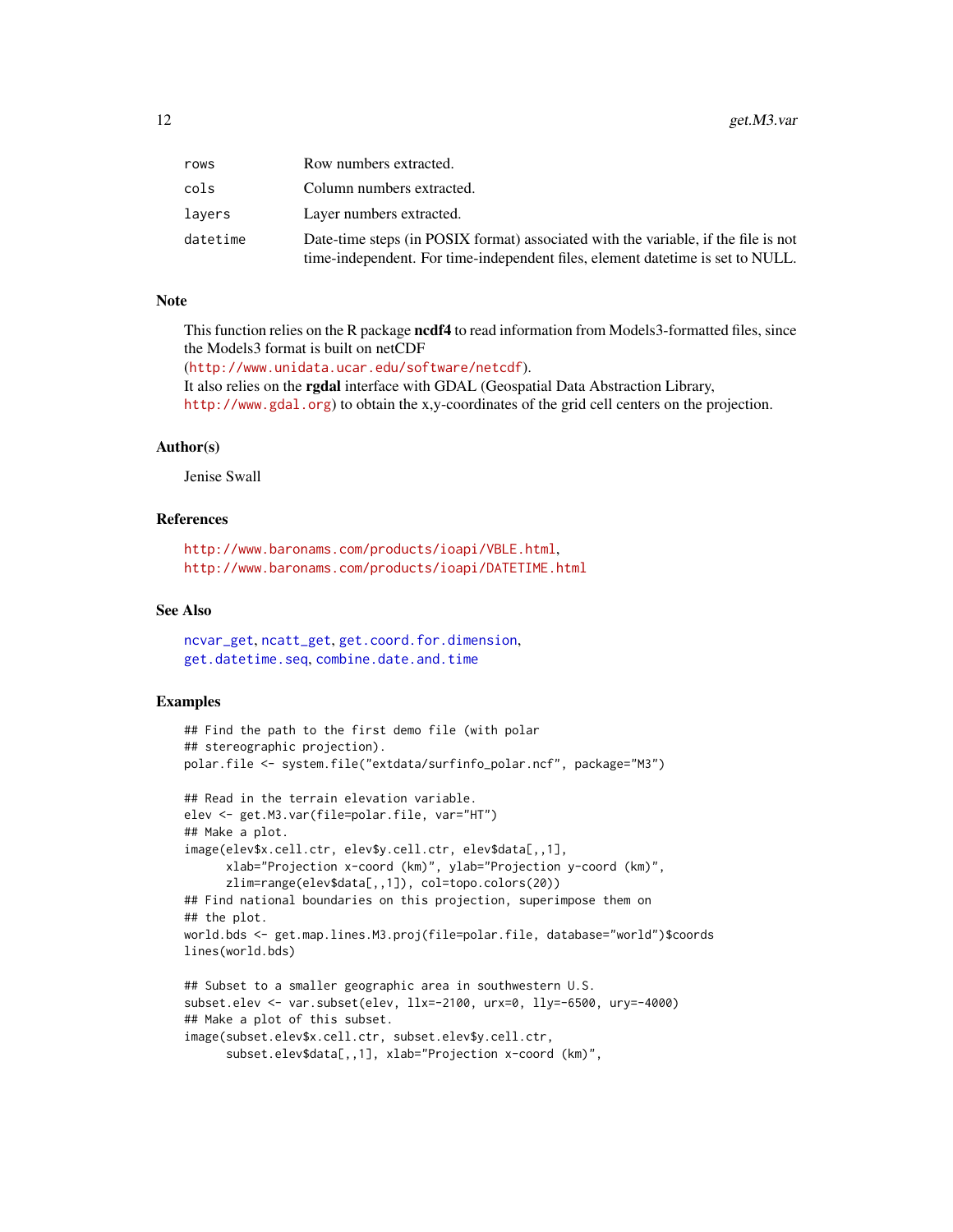```
ylab="Projection y-coord (km)", zlim=range(subset.elev$data[,,1]),
      col=topo.colors(20))
## Find state boundaries on this projection, superimpose them on the plot.
state.bds <- get.map.lines.M3.proj(file=polar.file)$coords
lines(state.bds)
## Find the path to second demo file (with Lambert conic
## conformal projection).
lcc.file <- system.file("extdata/ozone_lcc.ncf", package="M3")
## Read in the ozone for July 4 for eastern U.S.
oz <- get.M3.var(file=lcc.file, var="O3", lcol=80, urow=95,
                      ldatetime=as.Date("2001-07-04"),
                      udatetime=as.Date("2001-07-04"))
## Make a plot.
image(oz$x.cell.ctr, oz$y.cell.ctr, oz$data[,,1,1],
      xlab="Projection x-coord (km)", ylab="Projection y-coord (km)",
      zlim=range(oz$data), col=heat.colors(15))
## Find map lines on this projection, superimpose them on the plot.
state.bds <- get.map.lines.M3.proj(file=lcc.file)$coords
lines(state.bds)
```
<span id="page-12-1"></span>get.map.lines.M3.proj *Get map lines in the model projection units*

#### **Description**

Get map lines in the model projection units.

#### Usage

```
get.map.lines.M3.proj(file, database = "state", units, ...)
```
#### Arguments

| file     | File name of Models3-formatted file providing the model projection.                                                                                                                                                                                                                                                                                                                                                              |
|----------|----------------------------------------------------------------------------------------------------------------------------------------------------------------------------------------------------------------------------------------------------------------------------------------------------------------------------------------------------------------------------------------------------------------------------------|
| database | Geographical database to use. Choices include "state" (default), "world", "world-<br>Hires", "canusamex", etc. Use "canusamex" to get the national boundaries of<br>the Canada, the USA, and Mexico, along with the boundaries of the states. The<br>other choices ("state", "world", etc.) are the names of databases included with<br>the <b>maps</b> and <b>mapdata</b> packages. (See the map function.) Default is "state". |
| units    | Units for coordinates of grid rows or columns. Must be one of "m", "km", or<br>"deg". If unspecified, the default is "deg" if the file has a longitude/latitude grid,<br>and "km" otherwise.                                                                                                                                                                                                                                     |
| .        | Other arguments to pass to get.proj.info.M3 function. In this case, the only<br>relevant argument would be the earth radius to use for the projection in file.                                                                                                                                                                                                                                                                   |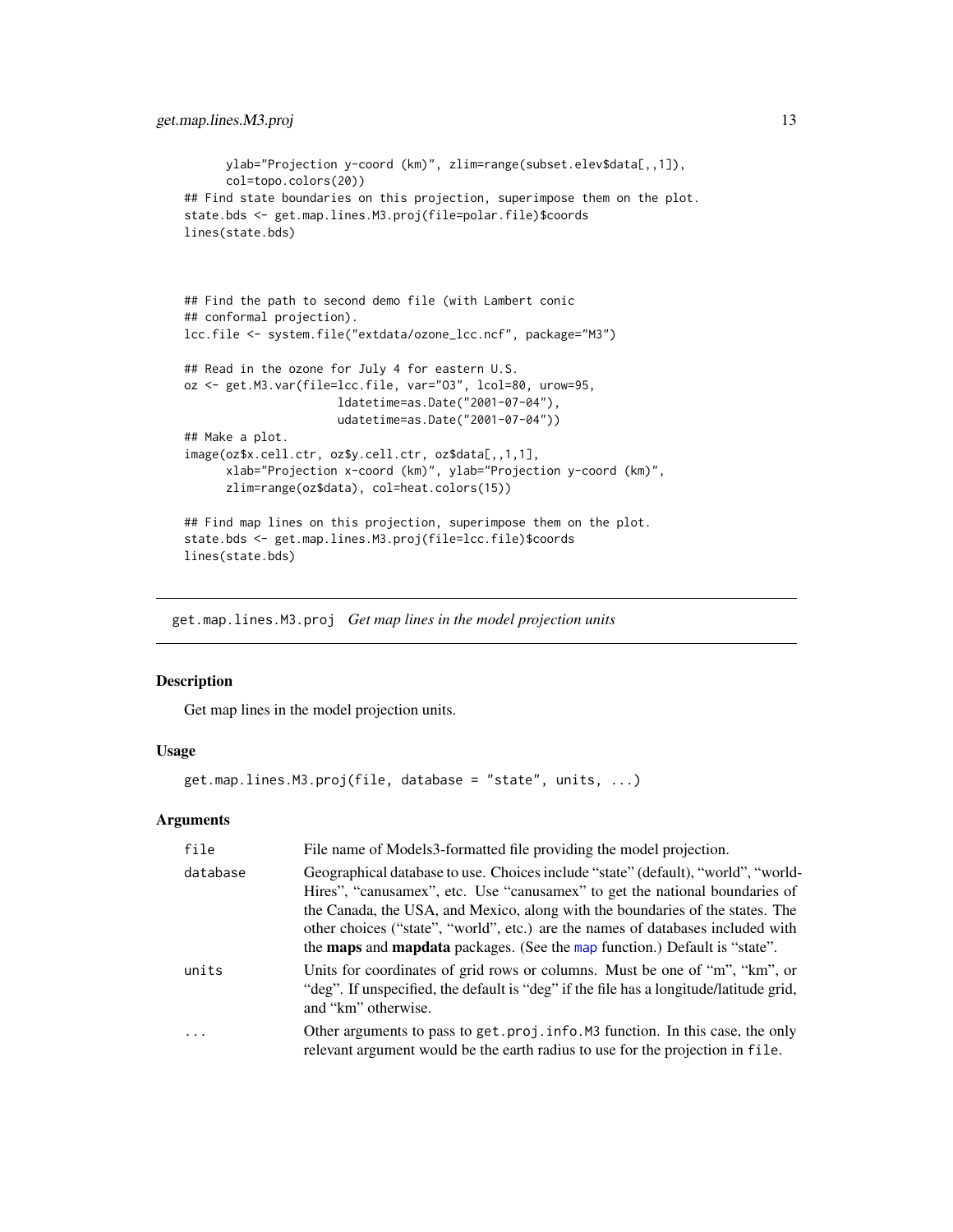#### Details

This function depends on the **maps** and **mapdata** packages to get the appropriate map boundary lines (for states, countries, etc.), nod f4 to read the projection information from the Models3formatted file (using a call to function get.proj.info.M3), and **rgdal** (which is an interface to GDAL (Geospatial Data Abstraction Library, <http://www.gdal.org>) to project the boundary lines to the specified projection.

#### Value

Map lines for the projection described in file in either kilometers or meters (depending on value of units.km). This is a matrix, with x-coordinates in the first column and y-coordinates in the second column.

#### Warning

This function will only work with Lambert conic conformal or polar stereographic projections.

#### Author(s)

Jenise Swall

#### References

<http://www.gdal.org>

#### See Also

[get.proj.info.M3](#page-15-1), [map](#page-0-0), [project](#page-0-0), [get.canusamex.bds](#page-4-1)

#### Examples

```
## Find the path to the demo file.
polar.file <- system.file("extdata/surfinfo_polar.ncf", package="M3")
## Read in the terrain elevation variable.
elev <- get.M3.var(file=polar.file, var="HT")
## Make a plot.
image(elev$x.cell.ctr, elev$y.cell.ctr, elev$data[,,1],
```

```
xlab="Projection x-coord (km)", ylab="Projection y-coord (km)",
zlim=range(elev$data[,,1]), col=heat.colors(15))
```

```
## Superimpose national boundaries on the plot
nat.bds <- get.map.lines.M3.proj(file=polar.file, database="world")$coords
lines(nat.bds)
```

```
## Subset to a smaller geographic area in southwestern U.S.
subset.elev <- var.subset(elev, llx=-2000, urx=0, lly=-6500, ury=-4000)
## Make a plot of this subset.
image(subset.elev$x.cell.ctr, subset.elev$y.cell.ctr,
     subset.elev$data[,,1], xlab="Projection x-coord (km)",
```
<span id="page-13-0"></span>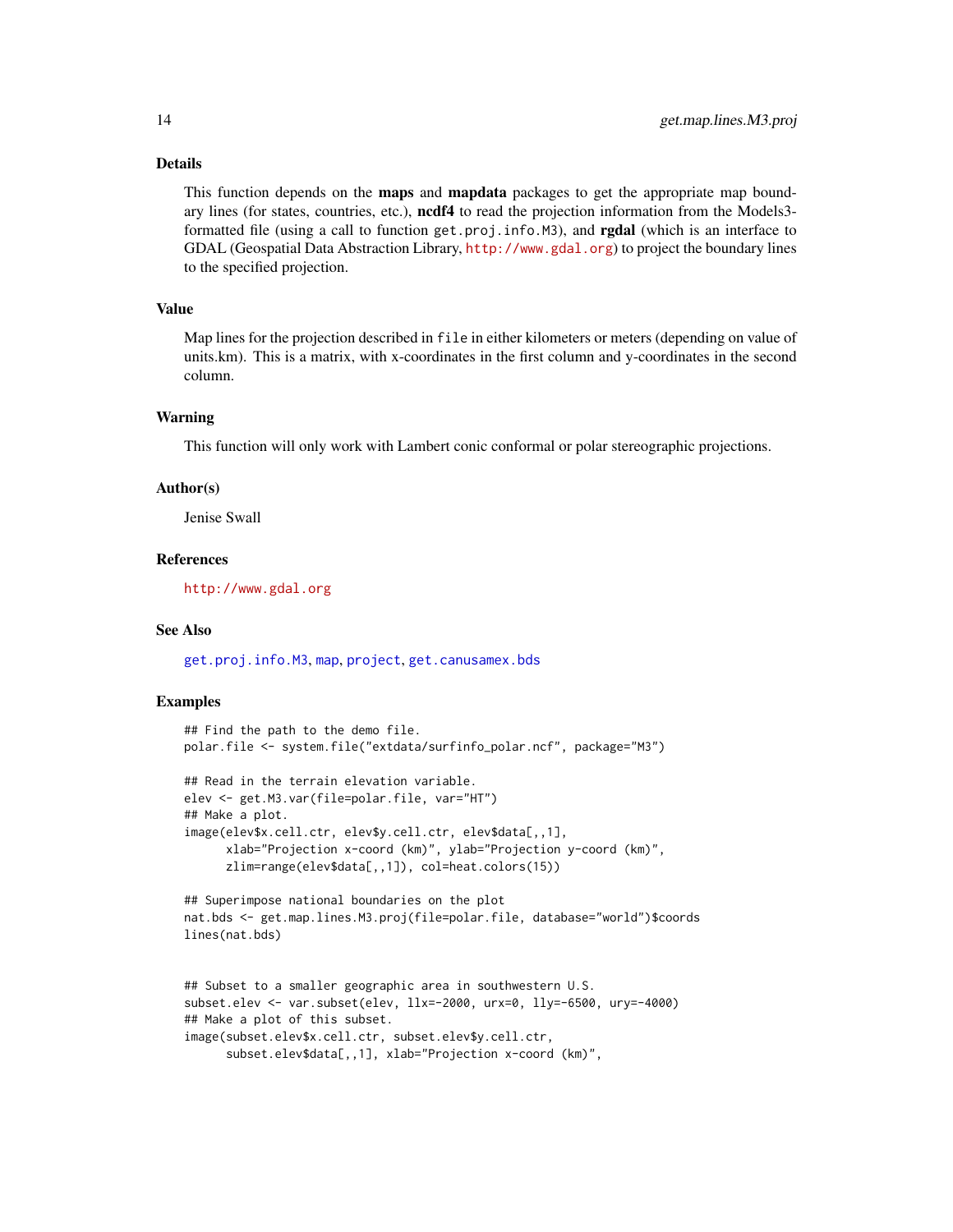```
ylab="Projection y-coord (km)", zlim=range(subset.elev$data[,,1]),
     col=heat.colors(15))
## Superimpose Mexico, US, and Candadian national borders on the plot,
## along with state borders.
canusamex.bds <- get.map.lines.M3.proj(file=polar.file, "canusamex")$coords
lines(canusamex.bds)
```
<span id="page-14-1"></span>get.matrix.all.grid.cell.ctrs

*Obtain a matrix giving the locations of the grid cell centers*

#### Description

Obtain a two-column matrix giving the locations of the grid cell centers in grid units.

#### Usage

get.matrix.all.grid.cell.ctrs(file, units)

#### Arguments

| file  | File name of Models3-formatted file which contains information about the pro-                                                                                          |
|-------|------------------------------------------------------------------------------------------------------------------------------------------------------------------------|
|       | jection. Currently, this function can only handle files with a Lambert conic                                                                                           |
|       | conformal or polar stereographic projection.                                                                                                                           |
| units | Units for coordinates of grid rows and columns. Must be one of "m", "km", or<br>"deg". If unspecified, the default is "deg" if the file has a longitude/latitude grid, |
|       | and "km" otherwise.                                                                                                                                                    |

#### Value

Matrix with number of rows equal to the number of grid cells and two columns. The first column contains the x-coordinate of the grid cell centers; the second column contains the y-coordinate of the grid cell centers. The rows are listed in order such that all cell centers with same y-coordinate are grouped together, with groups ordered by the y-coordinate, and ordered within these groups by the x-coordinate).

#### Warning

Currently, this function can only handle files with Lambert conic conformal, polar stereographic, and longitude/latitude projections.

#### Note

This function relies on calls get.coord.for.dimensions.

#### Author(s)

Jenise Swall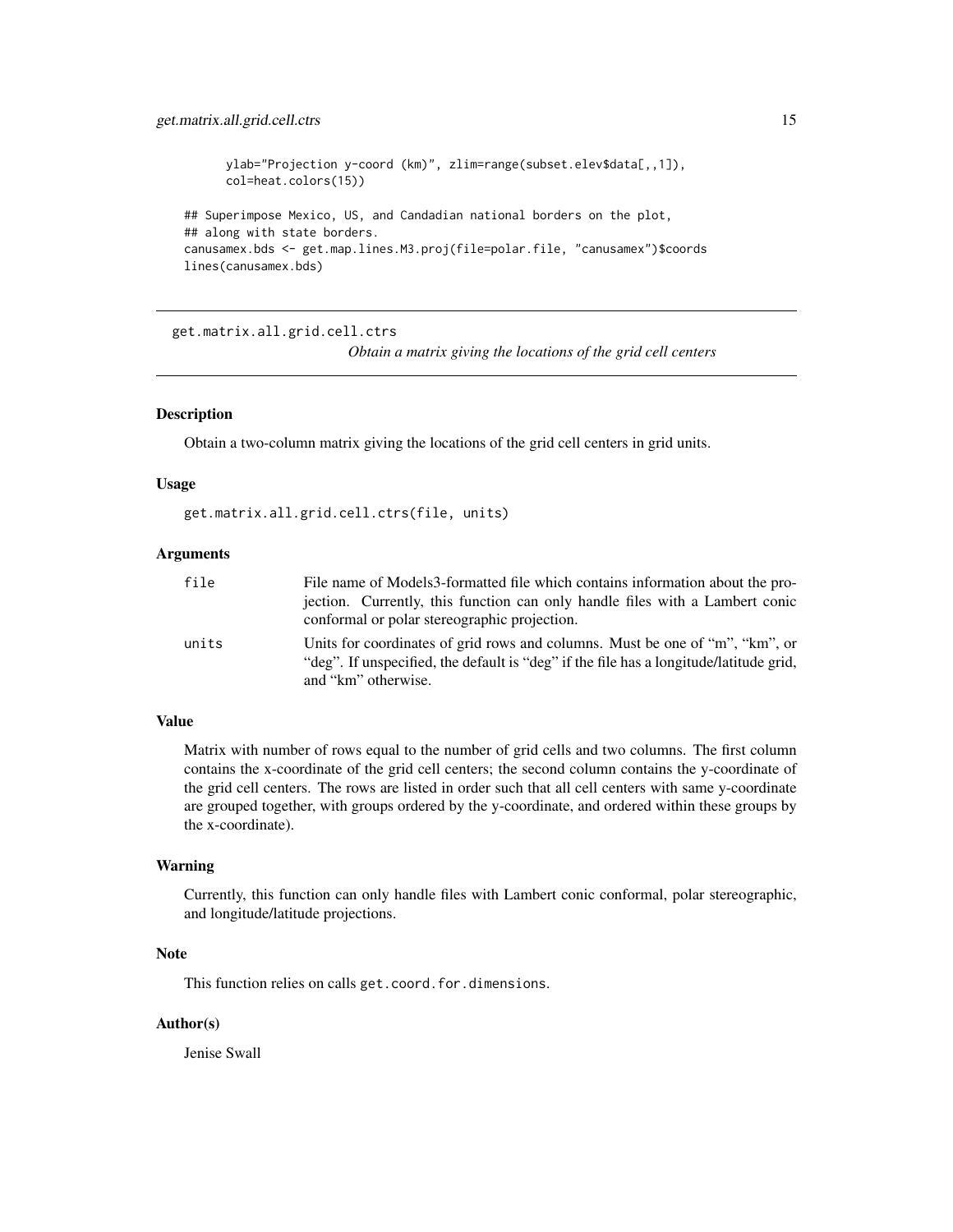#### See Also

[get.coord.for.dimension](#page-5-1)

#### Examples

```
## As mentioned in notes above, user will not typically call
## this function directly.
## Find the path to a demo file on lambert conic conformal projection.
lcc.file <- system.file("extdata/ozone_lcc.ncf", package="M3")
## Get a list of the x- and y-coordinates of the centers of all
## grid cells.
ctrs <- get.matrix.all.grid.cell.ctrs(lcc.file, units="km")
```
<span id="page-15-1"></span>get.proj.info.M3 *Obtain information about the projection used in the Models3 file*

#### Description

Obtain information about the projection used by in the Models3-formatted file. Build a string describing the projection which can be used by the R package rgdal.

#### Usage

get.proj.info.M3(file, earth.radius=6370000)

#### Arguments

| file         | File name of Models3-formatted file which contains information about the pro-<br>jection. Currently, this function can only handle files with a Lambert conic<br>conformal, polar stereographic, and longitude/latitude projections.                                                                                                                   |
|--------------|--------------------------------------------------------------------------------------------------------------------------------------------------------------------------------------------------------------------------------------------------------------------------------------------------------------------------------------------------------|
| earth.radius | Radius of the earth (in meters), which is assumed to be spherical by the Models3<br>I/O API. Default value is 6 370 000 m. Note that the radius in some previous<br>version of the Models3 I/O API was 6 370 997 m, which may be appropriate<br>for some users. For instance, this latter value was used in previous packages<br>supplied by Battelle. |

#### Details

This function assumes that the file uses the Lambert conic conformal projection, polar stereographic projection, or longitude/latitude.

The Models3 I/O API assumes a spherical earth. The default value for earth.radius is 6 370 000 m (sometimes referred to as "sphere 20"), which is the current value used in the Models3 I/O API. Note that the radius in some previous versions of the Models3 I/O API was 6 370 997 m, and this value was also used in previous packages for reading Models3-formatted files, which were developed for EPA by Battelle.

<span id="page-15-0"></span>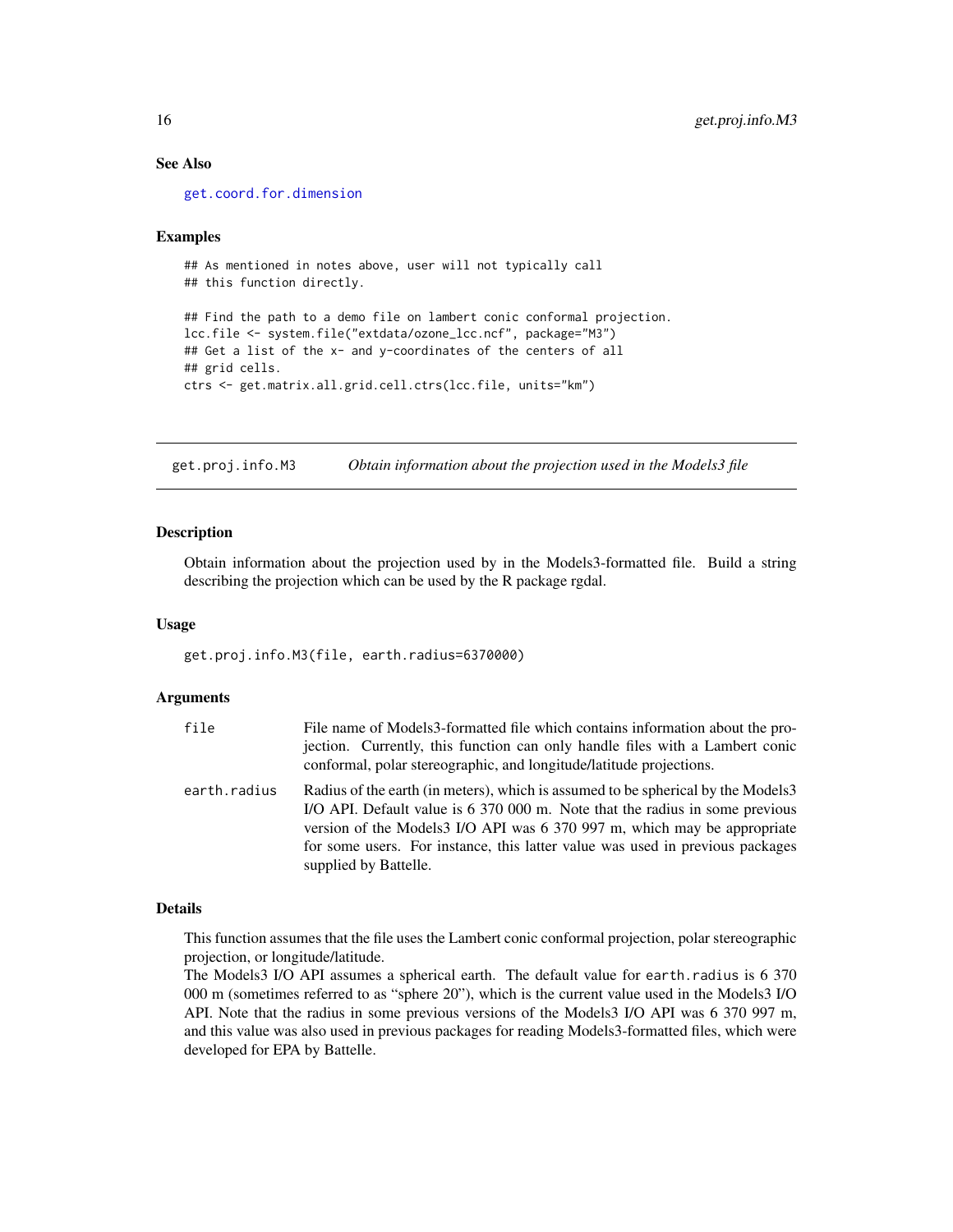#### <span id="page-16-0"></span>Value

String describing model projection, which can be utilized by the rgdal package (for projections to and from longitude/latitude, for example).

#### Warning

Currently, this function can only handle files with Lambert conic conformal, polar stereographic, and longitude/latitude projections.

#### Note

This function relies on the R package nedf4 to read information from Models3-formatted files, since the Models3 format is built on netCDF

(<http://www.unidata.ucar.edu/software/netcdf>).

The string that is returned by this function is appropriate for interface with GDAL (Geospatial Data Abstraction Library, <http://www.gdal.org>) through package rgdal. Usually, the user will not call this function directly; instead, it will be called by other functions in this package.

#### Author(s)

Jenise Swall

#### References

See information about the meaning of Models3 I/O API projection arguments at <http://www.baronams.com/products/ioapi/GRIDS.html>.

#### See Also

```
project.lonlat.to.M3, project.M3.to.lonlat,
project.M3.1.to.M3.2, get.map.lines.M3.proj
```
#### Examples

```
## Find the path to a demo file on lambert conic conformal projection.
lcc.file <- system.file("extdata/ozone_lcc.ncf", package="M3")
## Get string with projection information, using previous value for
## the earth's radius.
get.proj.info.M3(lcc.file, earth.radius=6370997)
```
## Find the path to a demo file on polar stereographic projection. polar.file <- system.file("extdata/surfinfo\_polar.ncf", package="M3") ## Get string with projection information. get.proj.info.M3(polar.file)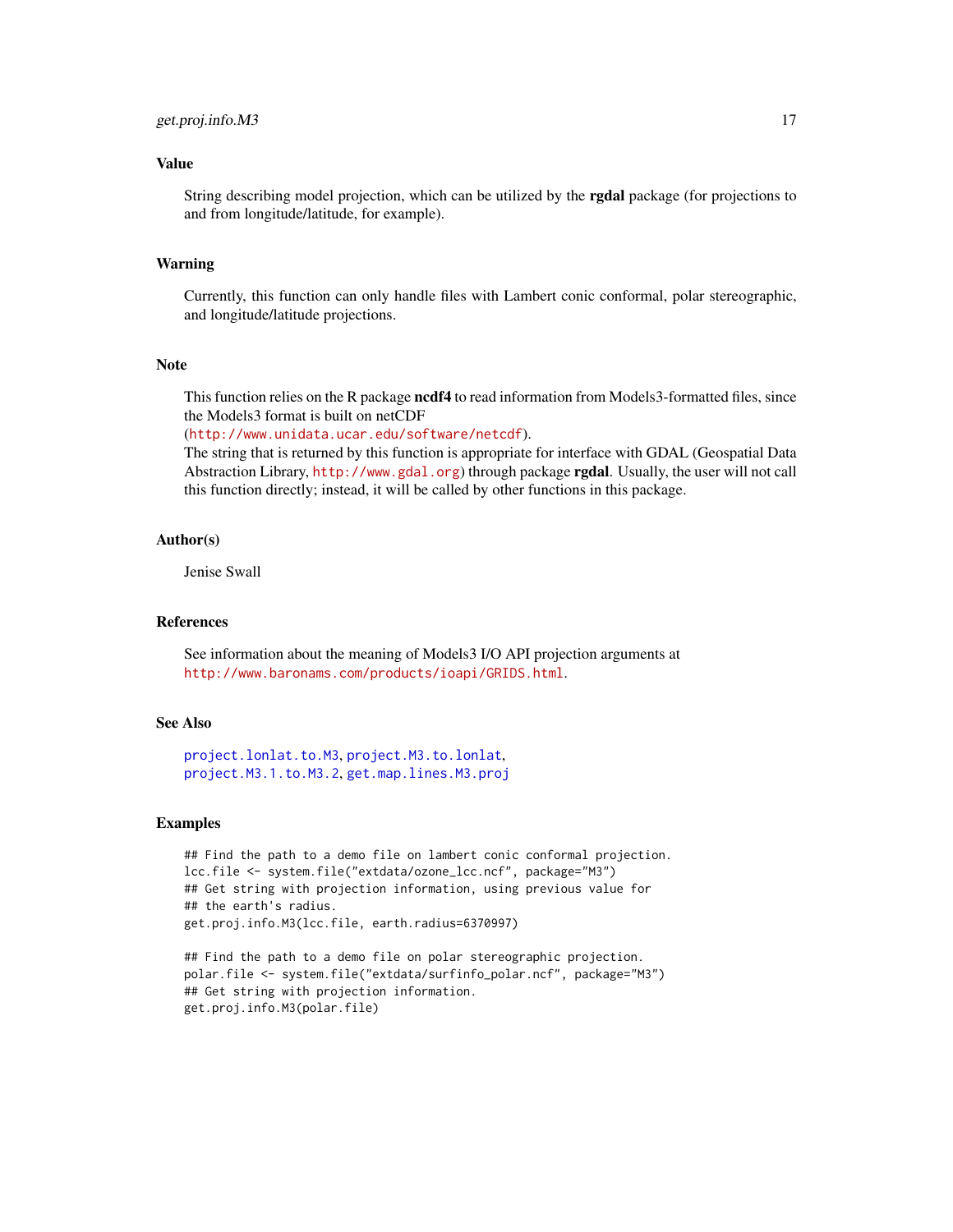<span id="page-17-1"></span><span id="page-17-0"></span>project.lonlat.to.M3 *Project coordinates from longitude/latitude to model units.*

#### Description

Project coordinates from longitude/latitude to model units as specified according to the projection given by a user-designated Models3-formatted file.

#### Usage

project.lonlat.to.M3(longitude, latitude, file, units, ...)

#### Arguments

| longitude  | Vector of longitudes for the points to be projected.                                                                                                           |
|------------|----------------------------------------------------------------------------------------------------------------------------------------------------------------|
| latitude   | Vector of latitudes for the points to be projected.                                                                                                            |
| file       | File name of Models3-formatted file which contains information about the pro-<br>jection to which you want x and y to be projected.                            |
| units      | Units in which to return x and y. Options are "km" or "m", with "km" as the<br>default.                                                                        |
| $\ddots$ . | Other arguments to pass to get.proj.info.M3 function. In this case, the only<br>relevant argument would be the earth radius to use for the projection in file. |

#### Details

This function uses the function [project](#page-0-0) from the package **rgdal** to project from longitude/latitude to the projection defined by the Models3-formatted file. Package rgdal provides the R interface to GDAL (Geospatial Data Abstraction Library, <http://www.gdal.org>).

#### Value

A list containing the elements coords and units. The element coords contains a matrix of coordinates using the projection in file. The element units contains the units of the coordinates, as specifed by units or "km" by default.

#### Author(s)

Jenise Swall

#### References

<http://www.gdal.org>

#### See Also

[project.M3.to.lonlat](#page-20-1), [project.M3.1.to.M3.2](#page-18-1), [get.proj.info.M3](#page-15-1)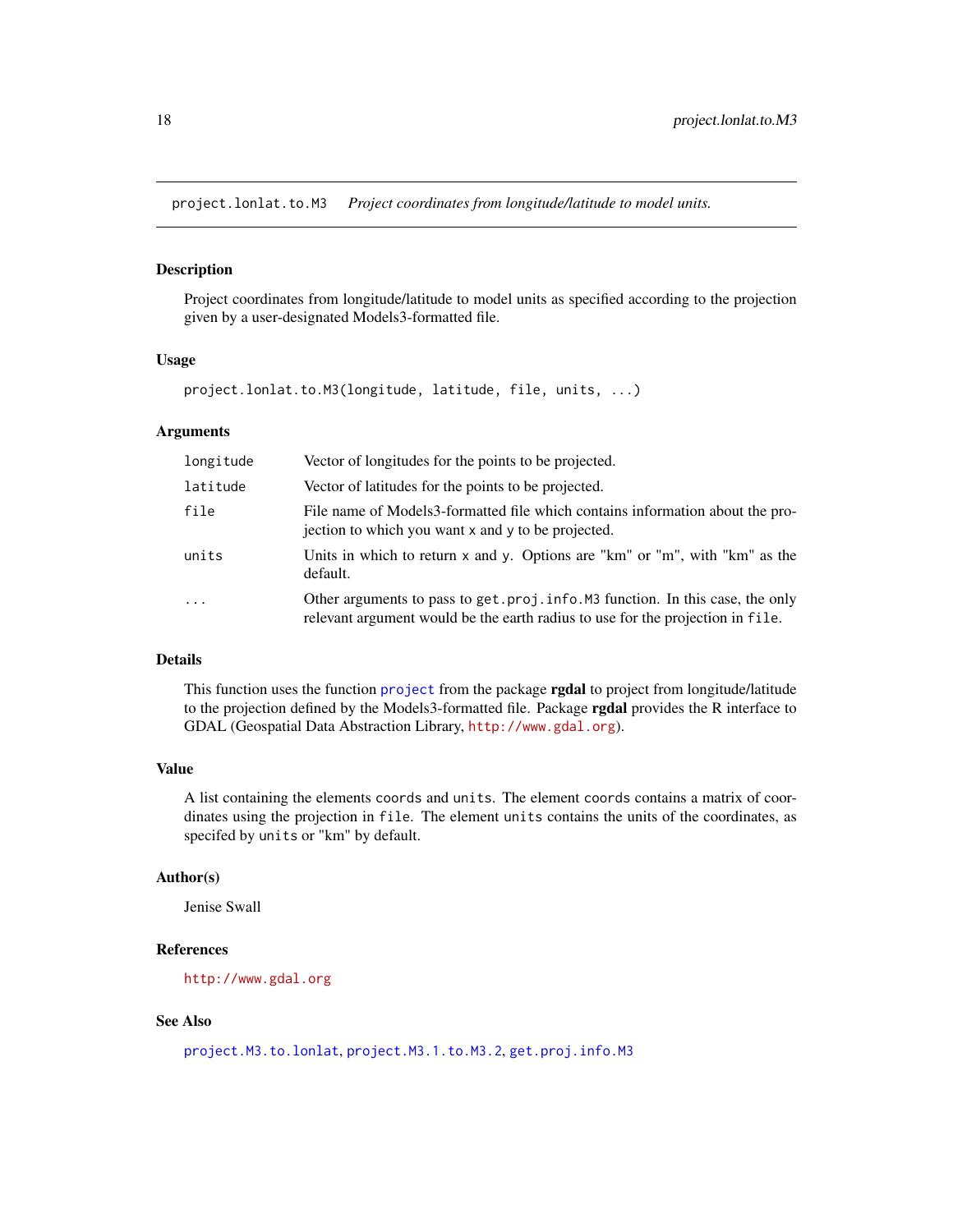#### <span id="page-18-0"></span>Examples

```
## List of state capital longitudes/latitudes
## (from http://www.xfront.com/us_states).
capitals <- data.frame(x=c(-84.39,-86.28,-81.04,-86.78,-78.64,-84.86),
                       y=c(33.76,32.36,34.00,36.17,35.77,38.20),
                       name=c("Atlanta", "Montgomery", "Columbia",
                                 "Nashville", "Raleigh", "Frankfort")
                        )
## Plot these on a map, with state lines.
plot(capitals$x, capitals$y)
map("state", add=TRUE)
## Now, put these on the same Lambert conic conformal projection used
## in the demo file below.
lcc.file <- system.file("extdata/ozone_lcc.ncf", package="M3")
lcc.capitals <- project.lonlat.to.M3(capitals$x, capitals$y, lcc.file)
## Put these on a new plot.
dev.new()
plot(lcc.capitals$coords)
## Project state lines to this projection.
lcc.map <- get.map.lines.M3.proj(lcc.file)
lines(lcc.map$coords)
```
<span id="page-18-1"></span>project.M3.1.to.M3.2 *Project coordinates based on projection in the first file to the projection given in the second*

#### Description

Project coordinates based on projection in the first Models3-formatted file to the projection given in the second Models3-formatted file.

#### Usage

```
project.M3.1.to.M3.2(x, y, from.file, to.file, units, ...)
```
#### Arguments

| $\mathsf{x}$ | x-coordinates in model units from projection in first file                                                                                                     |
|--------------|----------------------------------------------------------------------------------------------------------------------------------------------------------------|
| y            | y-coordinates in model units from projection in first file                                                                                                     |
| from.file    | Name of Models3-formatted file with the same model projection as x and y.<br>These coordinates will be re-projected to the projection given in file2.          |
| to.file      | Name of Models3-formatted file with the model projection to which you want x<br>and y to be projected.                                                         |
| units        | Units of $x$ and $y$ . The coordinates returned will also be in these units.                                                                                   |
| $\cdots$     | Other arguments to pass to get.proj.info.M3 function. In this case, the only<br>relevant argument would be the earth radius to use when doing the projections. |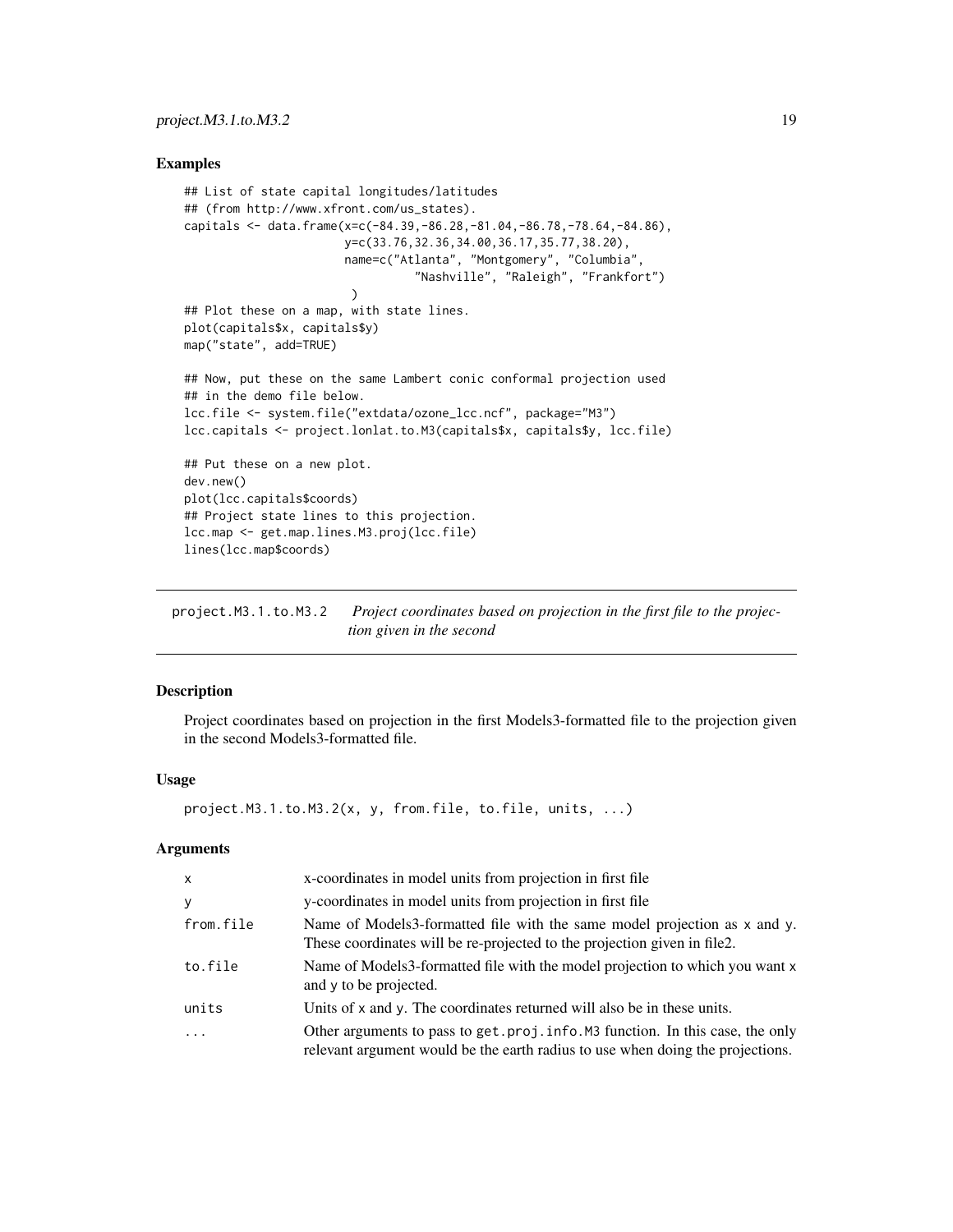#### <span id="page-19-0"></span>Details

This function calls get.proj.info.M3 which reads the projection information (using the package ncdf4) and transforms it to strings that are understood by functions in rgdal. Package rgdal provides the R interface to GDAL (Geospatial Data Abstraction Library, <http://www.gdal.org>).

#### Value

A list containing the elements coords and units. The element coords contains a matrix of coordinates using projection in to.file. The element units contains the units of the coordinates, which are the same as those specified for input x and y.

#### Warning

This function assumes the projections in from.file and to.file are Lambert conic conformal or polar stereographic.

#### Author(s)

Jenise Swall

#### References

<http://www.gdal.org>

#### See Also

[project.lonlat.to.M3](#page-17-1), [project.M3.to.lonlat](#page-20-1), [get.proj.info.M3](#page-15-1)

#### Examples

```
## Find the path to a demo file with lambert conic conformal projection.
lcc.file <- system.file("extdata/ozone_lcc.ncf", package="M3")
```

```
## Read in the ozone for July 4 for eastern U.S.
lcc.oz <- get.M3.var(file=lcc.file, var="O3",
                      lcol=90, ucol=130, lrow=30, urow=80,
                      ldatetime=as.Date("2001-07-04"),
                      udatetime=as.Date("2001-07-04"))
```

```
## Get the cell centers for this subset.
east.ctrs <- expand.grid(lcc.oz$x.cell.ctr, lcc.oz$y.cell.ctr)
plot(east.ctrs, cex=0.3, xlab="x", ylab="y")
```

```
## Find map lines on this projection, superplot.
lcc.state.bds <- get.map.lines.M3.proj(file=lcc.file)$coords
lines(lcc.state.bds, col="darkblue")
```

```
## Find the path to a demo file with polar stereographic projection.
polar.file <- system.file("extdata/surfinfo_polar.ncf", package="M3")
```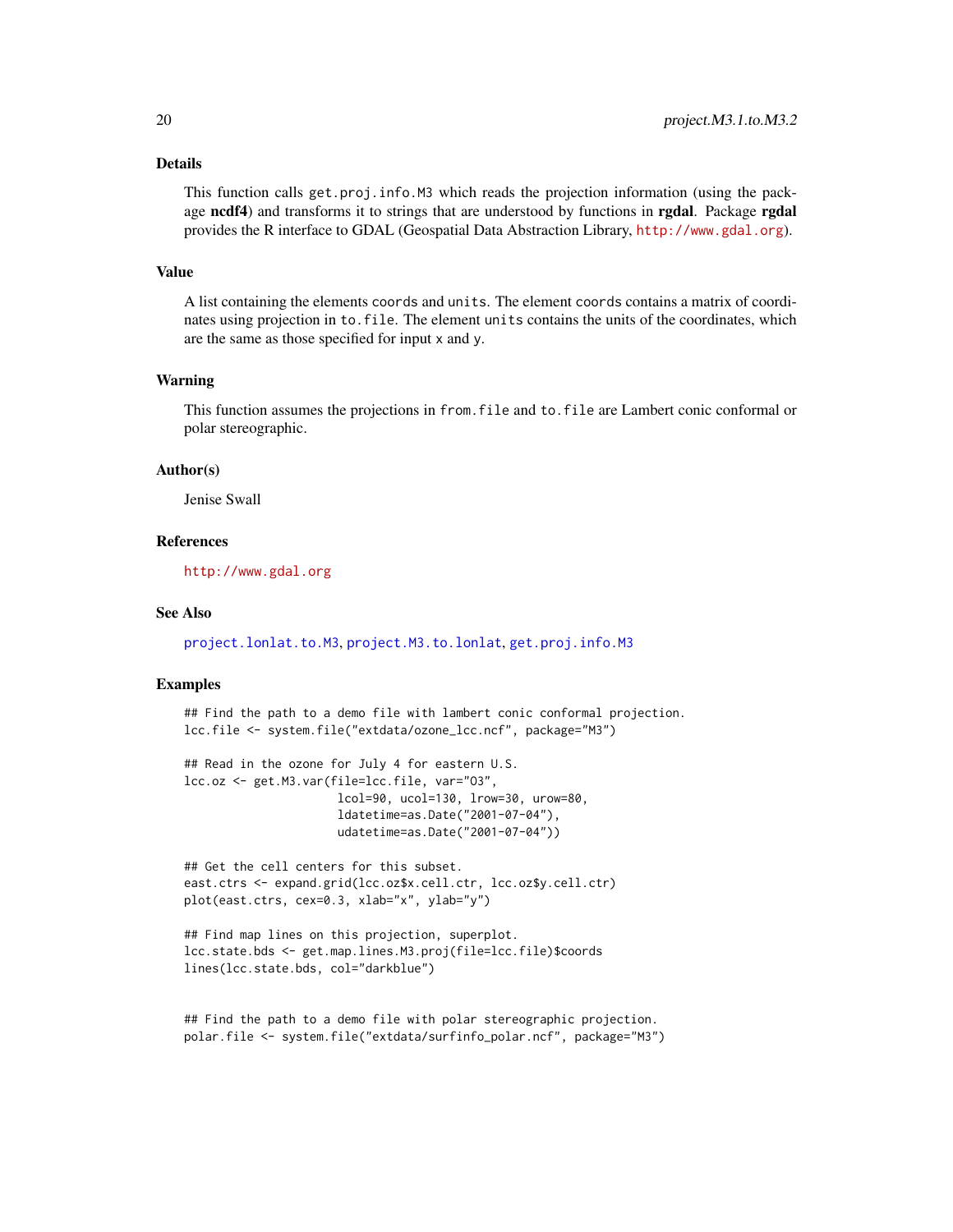```
## Put the cell centers from the subsetted ozone data on this polar
## stereographic projection.
polar.oz <- project.M3.1.to.M3.2(east.ctrs[,1], east.ctrs[,2],
                                 from.file=lcc.file,
                                 to.file=polar.file,
                                 units=lcc.oz$hz.units)
## Plot the cells centers and boundary lines on the polar
## stereographic projection.
dev.new()
plot(polar.oz$coords)
polar.state.bds <- get.map.lines.M3.proj(file=polar.file)$coords
```
lines(polar.state.bds, col="darkblue")

<span id="page-20-1"></span>project.M3.to.lonlat *Project coordinates from model units to longitude/latitude*

#### Description

Project coordinates from model units (as specified according to the projection given by a userdesignated Models3-formatted file) to longitude/latitude.

#### Usage

project.M3.to.lonlat(x, y, file, units, ...)

#### Arguments

| $\mathsf{x}$ | x-coordinates of points in model units (meters or kilometers, depeding on the<br>value of units                                                                |
|--------------|----------------------------------------------------------------------------------------------------------------------------------------------------------------|
| y            | y-coordinates of points in model units (meters or kilometers, depeding on the<br>value of units                                                                |
| file         | Name of Models3-formatted file with the same projection as x and y.                                                                                            |
| units        | Units of $x$ and $y$ .                                                                                                                                         |
|              | Other arguments to pass to get.proj.info.M3 function. In this case, the only<br>relevant argument would be the earth radius to use for the projection in file. |

#### Details

This function uses the function [project](#page-0-0) from the package rgdal to project to longitude/latitude given the projection defined by the Models3-formatted file. Package rgdal provides the R interface to GDAL (Geospatial Data Abstraction Library, <http://www.gdal.org>).

#### Value

A list containing the elements coords and units. The element coords contains a matrix of coordinates in longitude/latitude. The element units contains the string "deg" to designate that coords is in degrees of longitude/latitude.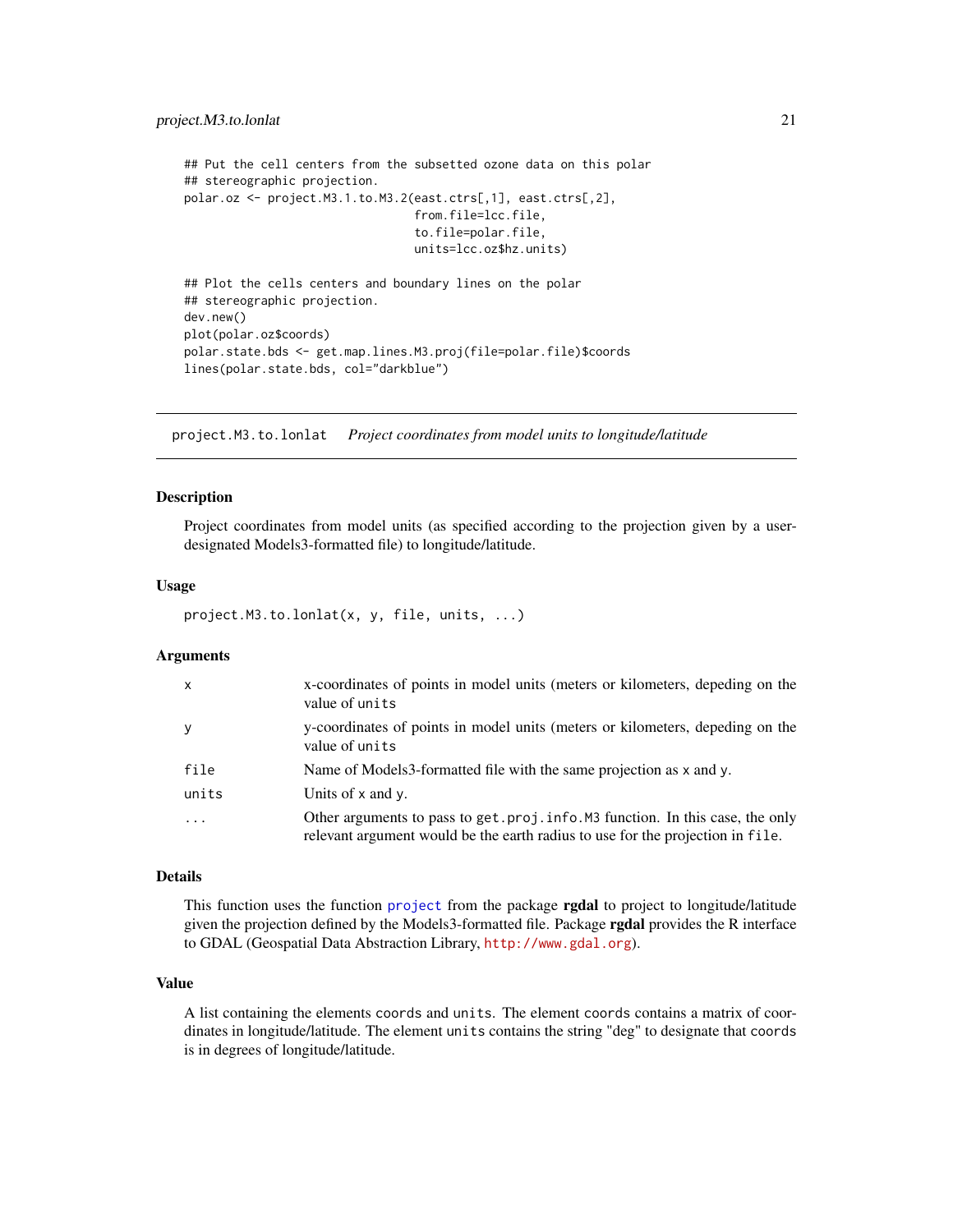#### Author(s)

Jenise Swall

#### References

<http://www.gdal.org>

#### See Also

[project.lonlat.to.M3](#page-17-1), [project.M3.1.to.M3.2](#page-18-1), [get.proj.info.M3](#page-15-1)

#### Examples

```
## List of state capital longitudes/latitudes
## (from http://www.xfront.com/us_states).
capitals <- data.frame(x=c(-84.39,-86.28,-81.04,-86.78,-78.64,-84.86),
                       y=c(33.76,32.36,34.00,36.17,35.77,38.20),
                       name=c("Atlanta", "Montgomery", "Columbia",
                                 "Nashville", "Raleigh", "Frankfort")
                        )
## Plot these on a map, with state lines.
plot(capitals$x, capitals$y)
map("state", add=TRUE)
## Now, put these on the same Lambert conic conformal projection used
## in the demo file below.
lcc.file <- system.file("extdata/ozone_lcc.ncf", package="M3")
lcc.capitals <- project.lonlat.to.M3(capitals$x, capitals$y, lcc.file)
## Now, project them back to longitude/latitude, make sure we get the
## same thing we started with.
chk.capitals <- project.M3.to.lonlat(lcc.capitals$coords[,"x"],
                                     lcc.capitals$coords[,"y"],
                                     lcc.file,
                                     units=lcc.capitals$units)
## These differences should be 0 or something very tiny.
```
summary(capitals[,c("x", "y")] - chk.capitals\$coords)

<span id="page-21-1"></span>var.subset *Subset the array resulting from a call to* get.M3.var*.*

#### Description

Subset the array resulting from a call to get.M3.var using projection units and/or human-readable dates and times.

#### Usage

```
var.subset(var.info, llx, urx, lly, ury, ldatetime, udatetime,
          hz.strict=TRUE)
```
<span id="page-21-0"></span>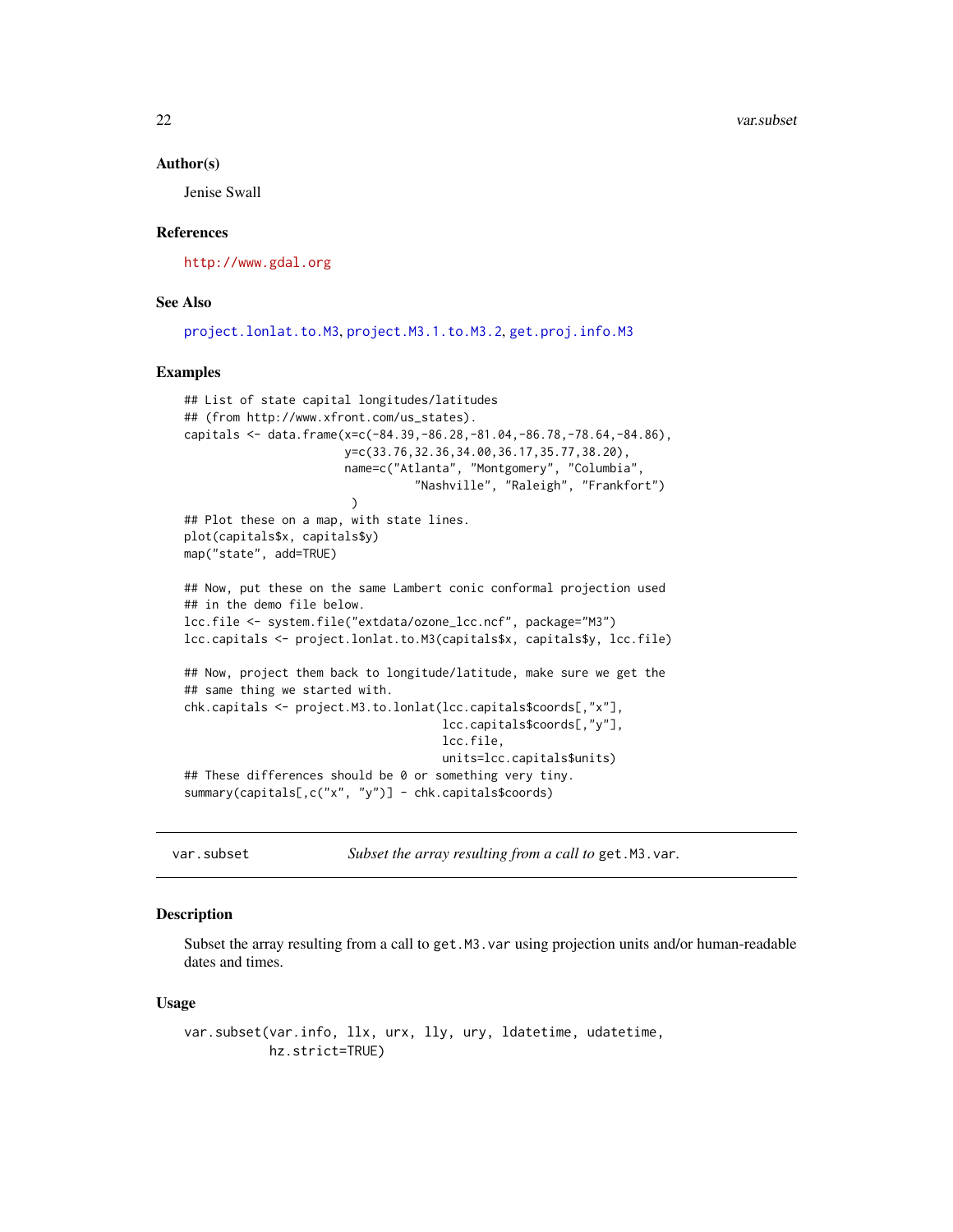#### <span id="page-22-0"></span>var.subset 23

#### Arguments

| var.info  | Variable list given by function get. M3. var.                                                                                                                                                                                                                   |
|-----------|-----------------------------------------------------------------------------------------------------------------------------------------------------------------------------------------------------------------------------------------------------------------|
| 11x       | Lower x-coordinate bound for the subsetted grid using the same units given in<br>element hz. units of var. info. Default is the left boundary of the grid.                                                                                                      |
| urx       | Upper x-coordinate bound for the subsetted grid using the same units given in<br>element hz. units of var. info. Default is the right boundary of the grid.                                                                                                     |
| 11y       | Lower y-coordinate bound for the subsetted grid using the same units given in<br>element hz. units of var. info. Default is the lower boundary of the grid.                                                                                                     |
| ury       | Upper y-coordinate bound for the subsetted grid using the same units given in<br>element hz. units of var. info. Default is the upper boundary of the grid.                                                                                                     |
| ldatetime | Beginning date-time (either Date or POSIX class) bound for the subset. Default<br>is earliest date-time.                                                                                                                                                        |
| udatetime | Ending date-time (either Date or POSIX class) bound for the subset. Default is<br>latest date-time.                                                                                                                                                             |
| hz.strict | If TRUE (default), to be allowed in the subset, the whole grid cell must fit within<br>the bounds given by llx, urx, lly, and ury. If FALSE, grid cells will be included<br>in the subset if any portion of the grid cell's area falls within the given bounds. |

#### Details

If the user wants to subset the variable by row, column, layer, or time step number, this can be accomplished easily using standard R methods for subsetting the array of variable values. This function was written to help the user who does not know the row, column, or time step numbers, but who wants to subset according to human-readable dates and times or according to projection units.

#### Value

Subsetted array of variable values. (The array's format is preserved.)

#### Author(s)

Jenise Swall

#### References

<http://www.baronams.com/products/ioapi/VBLE.html>, <http://www.baronams.com/products/ioapi/DATETIME.html>

#### See Also

[get.M3.var](#page-9-1)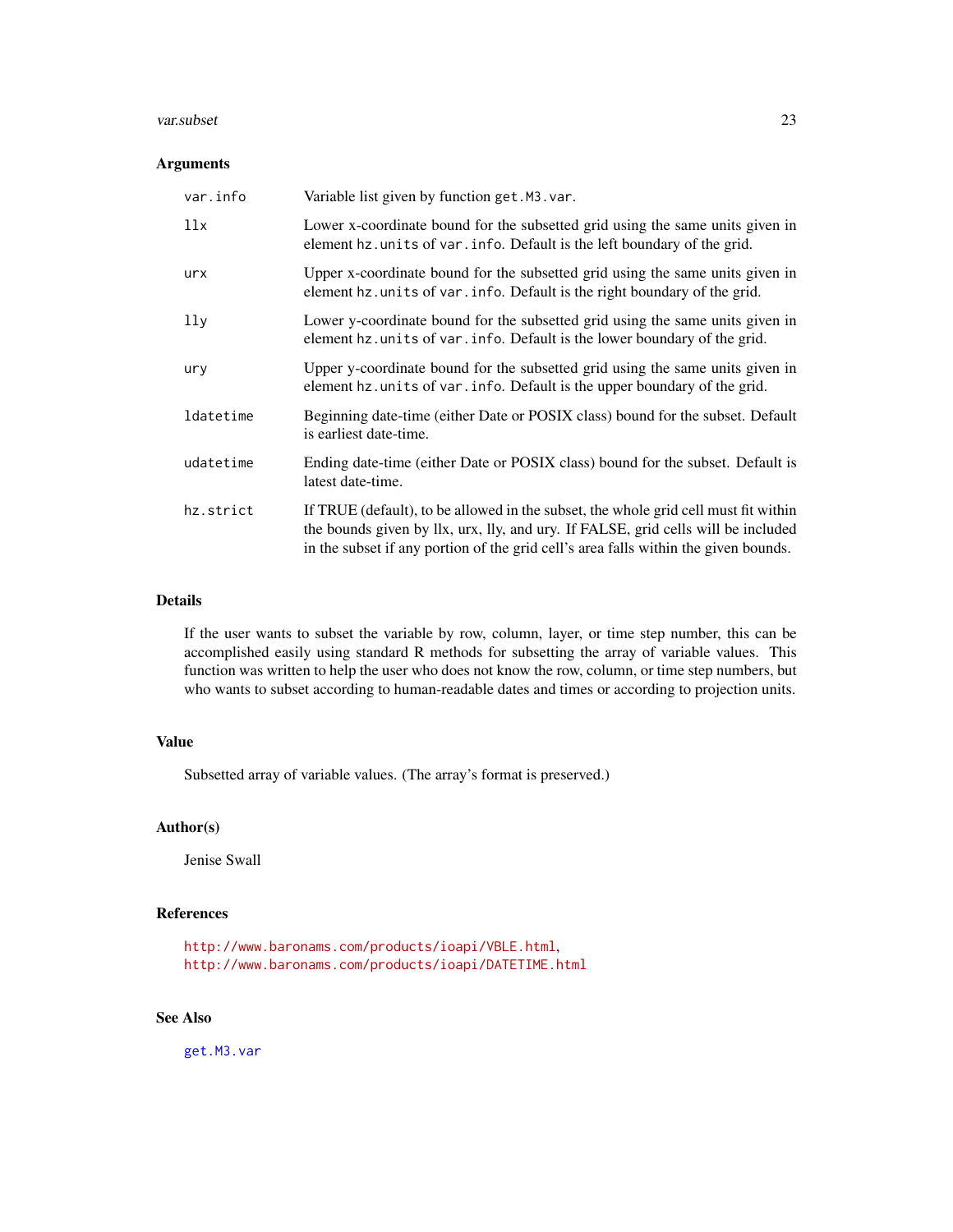#### Examples

lines(state.bds)

```
## Find the path to the demo file.
polar.file <- system.file("extdata/surfinfo_polar.ncf", package="M3")
## Read in the terrain elevation variable.
elev <- get.M3.var(file=polar.file, var="HT")
## Make a plot.
image(elev$x.cell.ctr, elev$y.cell.ctr, elev$data[,,1],
      xlab="Projection x-coord (km)", ylab="Projection y-coord (km)",
      zlim=range(elev$data[,,1]), col=heat.colors(15))
## Subset to a smaller geographic area in southwestern U.S.
subset.elev <- var.subset(elev, llx=-2000, urx=0, lly=-6500, ury=-4000)
## Make a plot of this subset.
image(subset.elev$x.cell.ctr, subset.elev$y.cell.ctr,
      subset.elev$data[,,1], xlab="Projection x-coord (km)",
      ylab="Projection y-coord (km)", zlim=range(subset.elev$data[,,1]),
      col=heat.colors(15))
## Superimpose U.S. state boundaries on the plot.
state.bds <- get.map.lines.M3.proj(file=polar.file)$coords
```